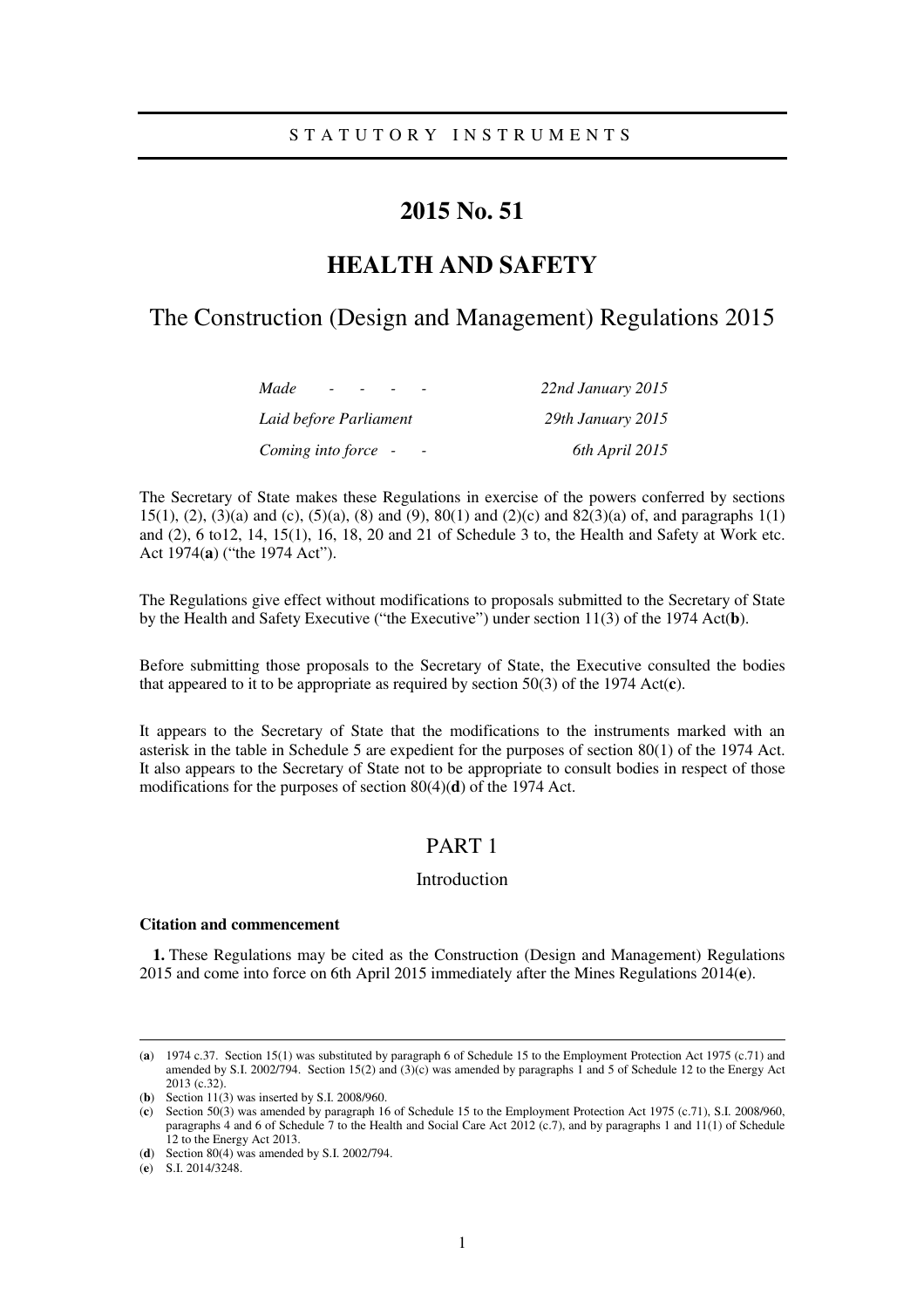#### **Interpretation**

**2.**—(1) In these Regulations—

"the 1974 Act" means the Health and Safety at Work etc. Act 1974;

"the 2007 Regulations" means the Construction (Design and Management) Regulations 2007(**a**);

"the Management Regulations" means the Management of Health and Safety at Work Regulations 1999(**b**);

"business" means a trade, business or other undertaking (whether for profit or not);

"client" means any person for whom a project is carried out;

"construction phase" means the period of time beginning when construction work in a project starts and ending when construction work in that project is completed;

"construction phase plan" means a plan drawn up under regulations 12 or 15;

"construction site" includes any place where construction work is being carried out or to which the workers have access, but does not include a workplace within the site which is set aside for purposes other than construction work;

"construction work" means the carrying out of any building, civil engineering or engineering construction work and includes—

- (a) the construction, alteration, conversion, fitting out, commissioning, renovation, repair, upkeep, redecoration or other maintenance (including cleaning which involves the use of water or an abrasive at high pressure, or the use of corrosive or toxic substances), decommissioning, demolition or dismantling of a structure;
- (b) the preparation for an intended structure, including site clearance, exploration, investigation (but not site survey) and excavation (but not pre-construction archaeological investigations), and the clearance or preparation of the site or structure for use or occupation at its conclusion;
- (c) the assembly on site of prefabricated elements to form a structure or the disassembly on site of the prefabricated elements which, immediately before such disassembly, formed a structure;
- (d) the removal of a structure, or of any product or waste resulting from demolition or dismantling of a structure, or from disassembly of prefabricated elements which immediately before such disassembly formed such a structure;
- (e) the installation, commissioning, maintenance, repair or removal of mechanical, electrical, gas, compressed air, hydraulic, telecommunications, computer or similar services which are normally fixed within or to a structure,

but does not include the exploration for, or extraction of, mineral resources, or preparatory activities carried out at a place where such exploration or extraction is carried out;

"contractor" means any person (including a non-domestic client) who, in the course or furtherance of a business, carries out, manages or controls construction work;

"design" includes drawings, design details, specifications and bills of quantities (including specification of articles or substances) relating to a structure, and calculations prepared for the purpose of a design;

"designer" means any person (including a client, contractor or other person referred to in these Regulations) who in the course or furtherance of a business—

(a) prepares or modifies a design; or

<u>.</u>

(b) arranges for, or instructs, any person under their control to do so,

<sup>(</sup>**a**) S.I. 2007/320, as amended by S.I. 2012/632, 2013/1471, 2013/1666 and 2014/469.

<sup>(</sup>**b**) S.I. 1999/3242, as amended by S.I. 2003/2457, 2007/320, 2010/93 and 2013/1667. S.I. 2005/1541 amends the instrument in relation to England and Wales and S.S.I. 2006/457 in relation to Scotland.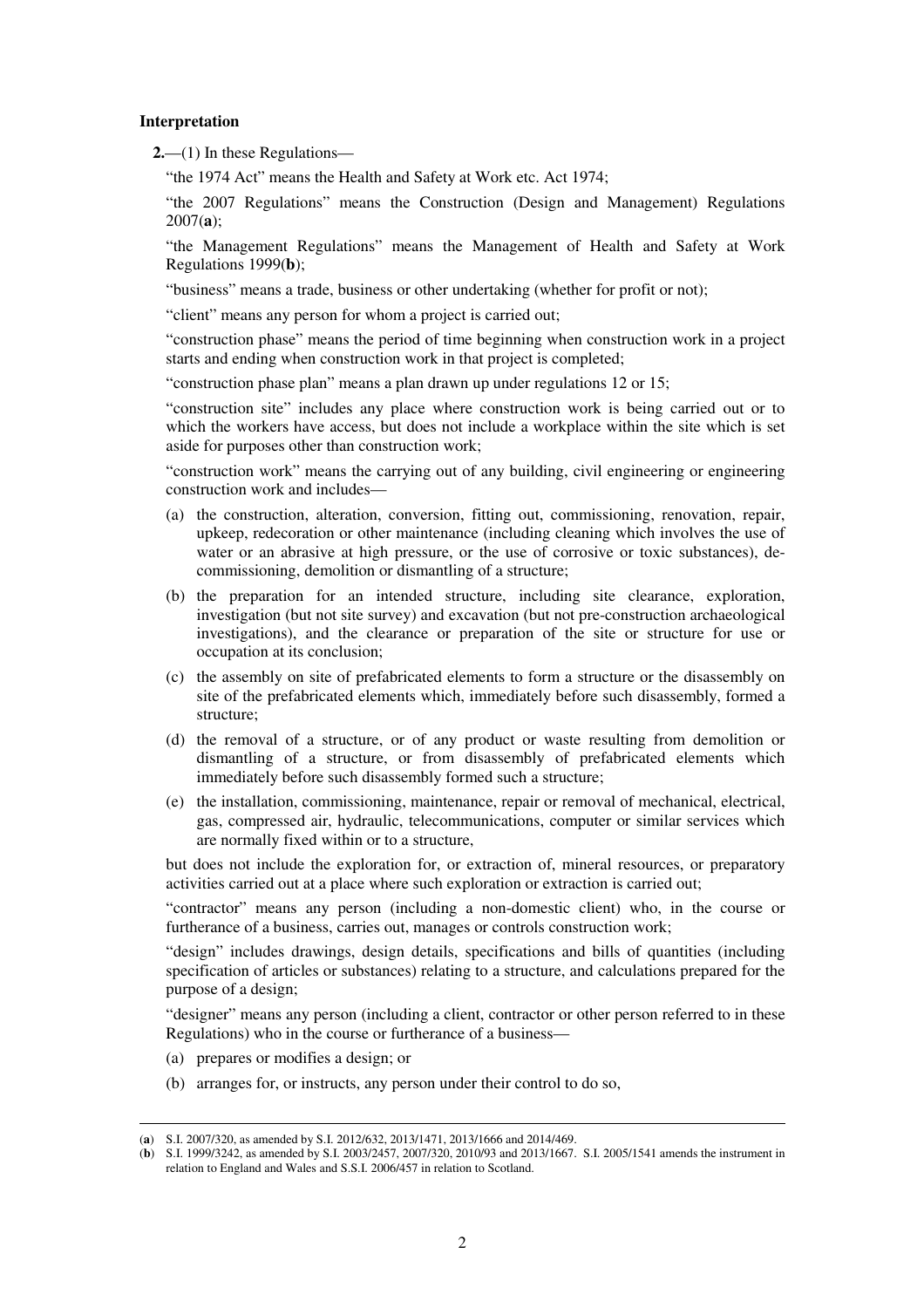relating to a structure, or to a product or mechanical or electrical system intended for a particular structure, and a person is deemed to prepare a design where a design is prepared by a person under their control;

"domestic client" means a client for whom a project is being carried out which is not in the course or furtherance of a business of that client;

"excavation" includes any earthwork, trench, well, shaft, tunnel or underground working;

"the general principles of prevention" means the general principles of prevention specified in Schedule 1 to the Management Regulations;

"health and safety file" means a file prepared under regulation 12(5);

"inspector for the Executive" means an inspector within the meaning given in section 53(1) of the 1974 Act(**a**);

"loading bay" means any facility for loading or unloading;

"place of work" means any place which is used by any person at work for the purposes of construction work or for the purposes of any activity arising out of or in connection with construction work;

"pre-construction information" means information in the client's possession or which is reasonably obtainable by or on behalf of the client, which is relevant to the construction work and is of an appropriate level of detail and proportionate to the risks involved, including—

- (a) information about—
	- (i) the project;
	- (ii) planning and management of the project;
	- (iii) health and safety hazards, including design and construction hazards and how they will be addressed; and
- (b) information in any existing health and safety file;

"pre-construction phase" means any period of time during which design or preparatory work is carried out for a project and may continue during the construction phase;

"principal contractor" means the contractor appointed under regulation  $5(1)(b)$  to perform the specified duties in regulations 12 to 14;

"principal designer" means the designer appointed under regulation  $5(1)(a)$  to perform the specified duties in regulations 11 and 12;

"project" means a project which includes or is intended to include construction work and includes all planning, design, management or other work involved in a project until the end of the construction phase;

"site rules" means rules which are drawn up for a particular construction site and are necessary for health or safety purposes;

"structure" means—

<u>.</u>

- (a) any building, timber, masonry, metal or reinforced concrete structure, railway line or siding, tramway line, dock, harbour, inland navigation, tunnel, shaft, bridge, viaduct, waterworks, reservoir, pipe or pipeline, cable, aqueduct, sewer, sewage works, gasholder, road, airfield, sea defence works, river works, drainage works, earthworks, lagoon, dam, wall, caisson, mast, tower, pylon, underground tank, earth retaining structure or structure designed to preserve or alter any natural feature and fixed plant;
- (b) any structure similar to anything specified in paragraph (a);
- (c) any formwork, falsework, scaffold or other structure designed or used to provide support or means of access during construction work,

and any reference to a structure includes part of a structure;

<sup>(</sup>**a**) There are amendments to section 53(1) of the 1974 Act but none is relevant.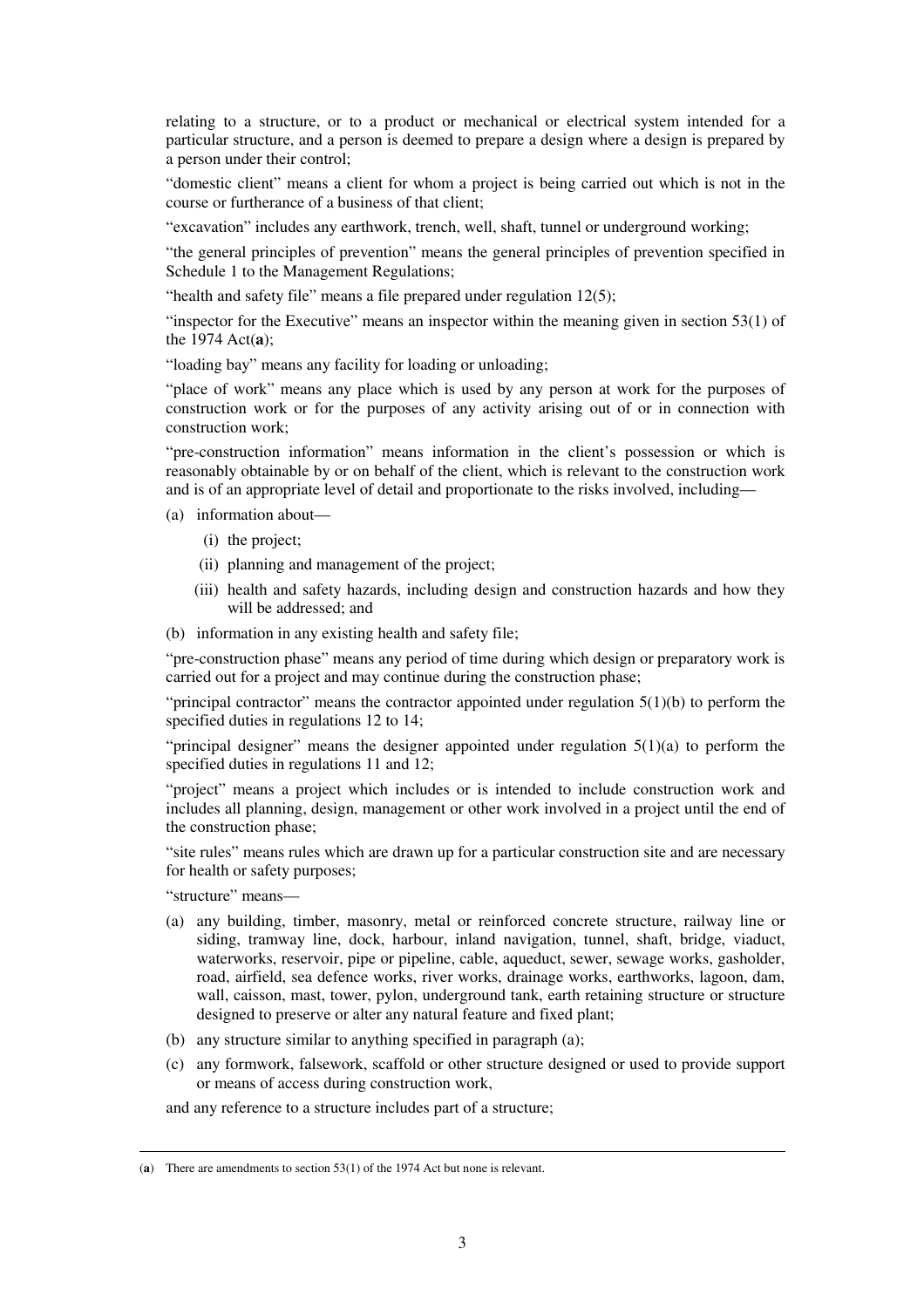"traffic route" means a route for pedestrian traffic or for vehicles and includes any doorway, gateway, loading bay or ramp;

"vehicle" includes any mobile work equipment;

"work equipment" means any machinery, appliance, apparatus, tool or installation for use at work (whether exclusively or not);

"working day" means any day on which construction work takes place;

"workplace" means a workplace within the meaning of regulation 2(1) of the Workplace (Health, Safety and Welfare) Regulations 1992(**a**) other than a construction site.

(2) Any reference in these Regulations to a plan, rule, document, report or copy includes a copy or electronic version which is—

- (a) capable of being retrieved or reproduced when required; and
- (b) secure from loss or unauthorised interference.

## **Application in and outside Great Britain**

**3.** These Regulations apply—

- (a) in Great Britain; and
- (b) to premises and activities outside Great Britain to which sections 1 to 59 and 80 to 82 of the 1974 Act apply by virtue of articles 9 and  $11(1)(a)$  of the Health and Safety at Work etc. Act 1974 (Application outside Great Britain) Order 2013(**b**).

# PART 2

# Client duties

#### **Client duties in relation to managing projects**

**4.**—(1) A client must make suitable arrangements for managing a project, including the allocation of sufficient time and other resources.

(2) Arrangements are suitable if they ensure that—

- (a) the construction work can be carried out, so far as is reasonably practicable, without risks to the health or safety of any person affected by the project; and
- (b) the facilities required by Schedule 2 are provided in respect of any person carrying out construction work.

(3) A client must ensure that these arrangements are maintained and reviewed throughout the project.

(4) A client must provide pre-construction information as soon as is practicable to every designer and contractor appointed, or being considered for appointment, to the project.

(5) A client must ensure that—

- (a) before the construction phase begins, a construction phase plan is drawn up by the contractor if there is only one contractor, or by the principal contractor; and
- (b) the principal designer prepares a health and safety file for the project, which—
	- (i) complies with the requirements of regulation  $12(5)$ ;
	- (ii) is revised from time to time as appropriate to incorporate any relevant new information; and

<u>.</u>

<sup>(</sup>**a**) S.I. 1992/3004; the definition of "workplace" in regulation 2(1) was amended by S.I. 2002/2174.

<sup>(</sup>**b**) S.I. 2013/240.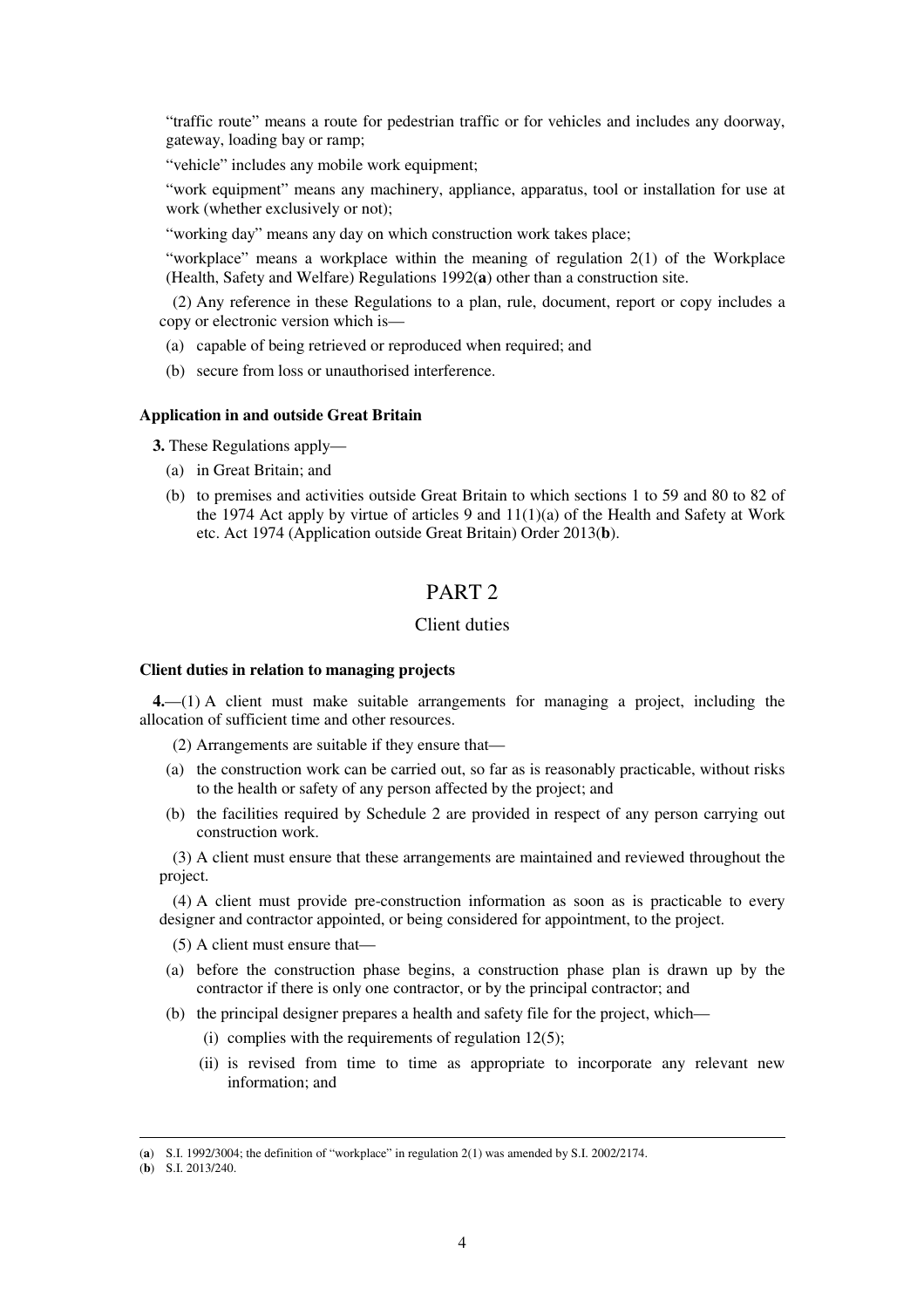- (iii) is kept available for inspection by any person who may need it to comply with any relevant legal requirements.
- (6) A client must take reasonable steps to ensure that—
- (a) the principal designer complies with any other principal designer duties in regulations 11 and 12; and
- (b) the principal contractor complies with any other principal contractor duties in regulations 12 to 14.

(7) If a client disposes of the client's interest in the structure, the client complies with the duty in paragraph  $(5)(b)(iii)$  by providing the health and safety file to the person who acquires the client's interest in the structure and ensuring that that person is aware of the nature and purpose of the file.

- (8) Where there is more than one client in relation to a project—
- (a) one or more of the clients may agree in writing to be treated for the purposes of these Regulations as the only client or clients; and
- (b) except for the duties specified in sub-paragraph (c) only the client or clients agreed in paragraph (a) are subject to the duties owed by a client under these Regulations;
- (c) the duties in the following provisions are owed by all clients—
	- (i) regulation 8(4); and
	- (ii) paragraph (4) and regulation 8(6) to the extent that those duties relate to information in the possession of the client.

#### **Appointment of the principal designer and the principal contractor**

**5.**—(1) Where there is more than one contractor, or if it is reasonably foreseeable that more than one contractor will be working on a project at any time, the client must appoint in writing—

- (a) a designer with control over the pre-construction phase as principal designer; and
- (b) a contractor as principal contractor.

(2) The appointments must be made as soon as is practicable, and, in any event, before the construction phase begins.

(3) If the client fails to appoint a principal designer, the client must fulfil the duties of the principal designer in regulation 11 and 12.

(4) If the client fails to appoint a principal contractor, the client must fulfil the duties of the principal contractor in regulations 12 to 14.

## **Notification**

**6.**—(1) A project is notifiable if the construction work on a construction site is scheduled to—

- (a) last longer than 30 working days and have more than 20 workers working simultaneously at any point in the project; or
- (b) exceed 500 person days.

(2) Where a project is notifiable, the client must give notice in writing to the Executive as soon as is practicable before the construction phase begins.

- (3) The notice must—
- (a) contain the particulars specified in Schedule 1;
- (b) be clearly displayed in the construction site office in a comprehensible form where it can be read by any worker engaged in the construction work; and
- (c) if necessary, be periodically updated.

(4) Where a project includes construction work of a description for which the Office of Rail Regulation is the enforcing authority by virtue of regulation 3 of the Health and Safety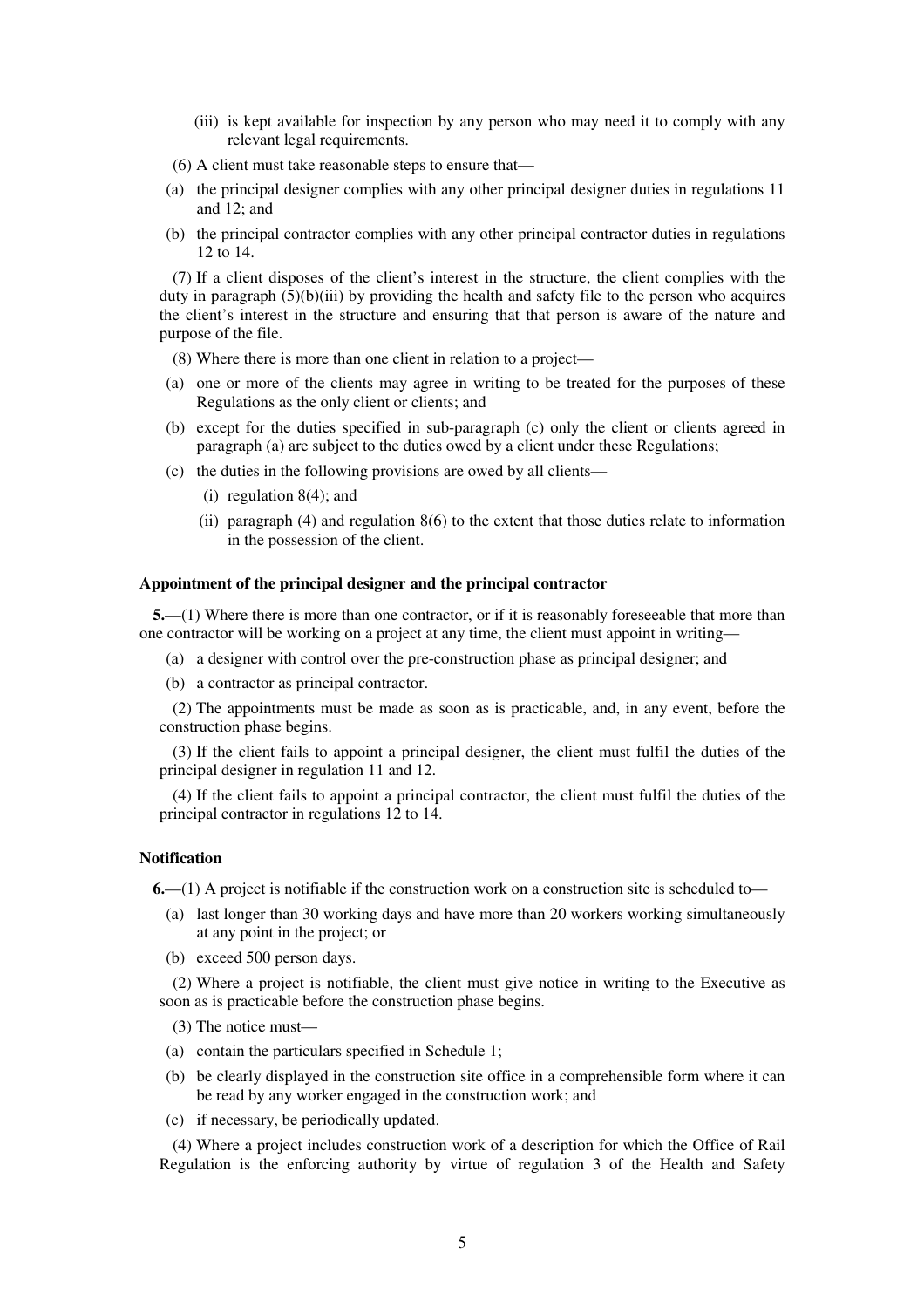(Enforcing Authority for Railways and Other Guided Transport Systems) Regulations 2006(**a**), the client must give notice to the Office of Rail Regulation instead of the Executive.

- (5) Where a project includes construction work on premises which are or are on—
- (a) a GB nuclear site (within the meaning given in section 68 of the Energy Act 2013(**b**));
- (b) an authorised defence site (within the meaning given in regulation  $2(1)$  of the Health and Safety (Enforcing Authority) Regulations 1998(**c**)); or
- (c) a new nuclear build site (within the meaning given in regulation 2A of those Regulations),

the client must give notice to the Office for Nuclear Regulation instead of the Executive.

#### **Application to domestic clients**

**7.**—(1) Where the client is a domestic client the duties in regulations 4(1) to (7) and 6 must be carried out by—

- (a) the contractor for a project where there is only one contractor;
- (b) the principal contractor for a project where there is more than one contractor; or
- (c) the principal designer where there is a written agreement that the principal designer will fulfil those duties.
- (2) If a domestic client fails to make the appointments required by regulation 5—
- (a) the designer in control of the pre-construction phase of the project is the principal designer;
- (b) the contractor in control of the construction phase of the project is the principal contractor.
- (3) Regulation 5(3) and (4) does not apply to a domestic client.

## PART 3

#### Health and safety duties and roles

#### **General duties**

**8.**—(1) A designer (including a principal designer) or contractor (including a principal contractor) appointed to work on a project must have the skills, knowledge and experience, and, if they are an organisation, the organisational capability, necessary to fulfil the role that they are appointed to undertake, in a manner that secures the health and safety of any person affected by the project.

(2) A designer or contractor must not accept an appointment to a project unless they fulfil the conditions in paragraph (1).

(3) A person who is responsible for appointing a designer or contractor to carry out work on a project must take reasonable steps to satisfy themselves that the designer or contractor fulfils the conditions in paragraph (1).

(4) A person with a duty or function under these Regulations must cooperate with any other person working on or in relation to a project, at the same or an adjoining construction site, to the extent necessary to enable any person with a duty or function to fulfil that duty or function.

<u>.</u>

<sup>(</sup>**a**) S.I. 2006/557. Regulation 3 was amended by S.I. 2007/1573 and 2014/469.

<sup>(</sup>**b**) 2013 c.32.

<sup>(</sup>**c**) S.I. 1998/494. The definition of "authorised defence site" was inserted into regulation 2(1), and new regulation 2A was inserted into the Regulations, by S.I. 2014/469.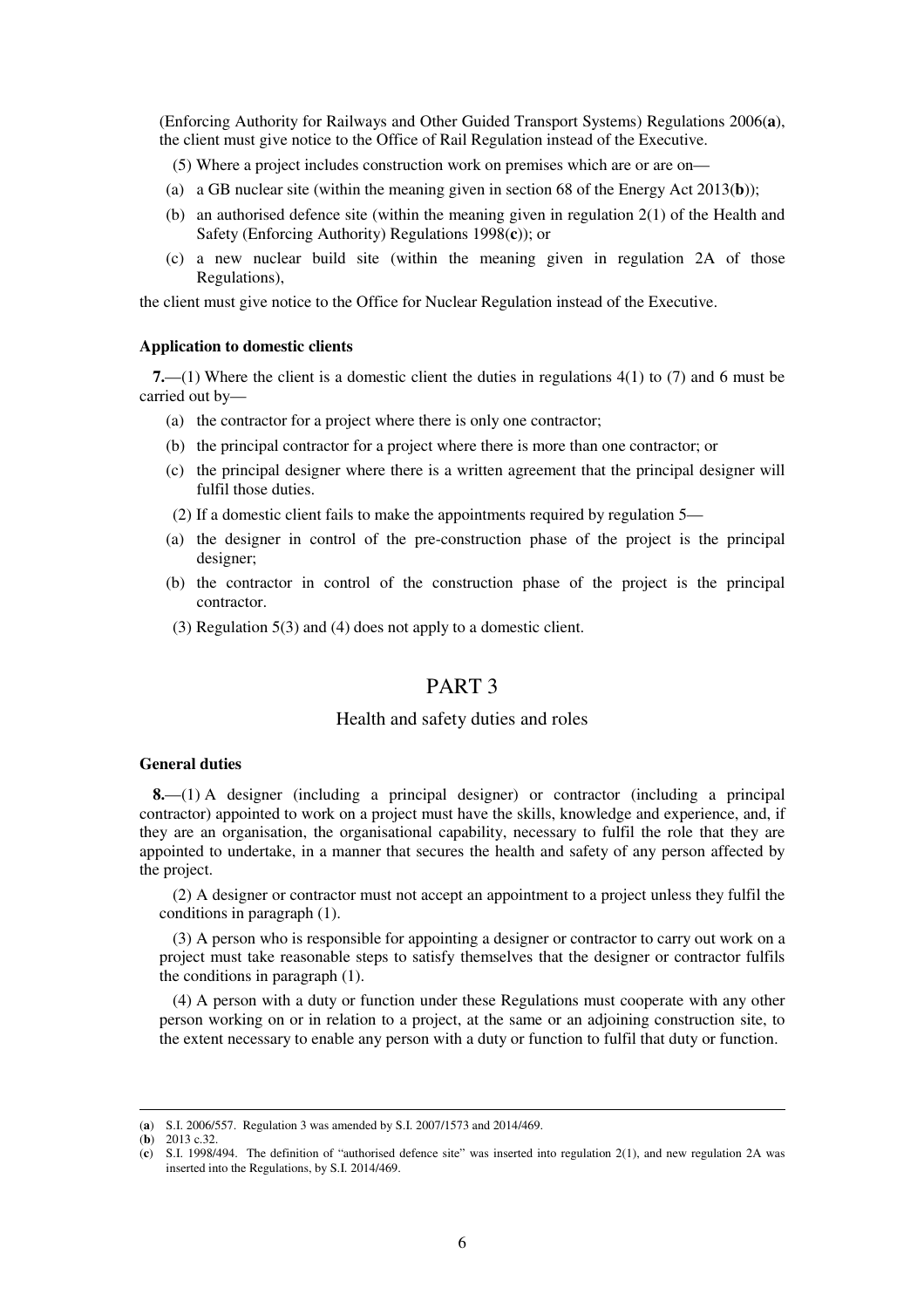(5) A person working on a project under the control of another must report to that person anything they are aware of in relation to the project which is likely to endanger their own health or safety or that of others.

(6) Any person who is required by these Regulations to provide information or instruction must ensure the information or instruction is comprehensible and provided as soon as is practicable.

(7) To the extent that they are applicable to a domestic client, the duties in paragraphs (3), (4) and (6) must be carried out by the person specified in regulation 7(1).

### **Duties of designers**

**9.**—(1) A designer must not commence work in relation to a project unless satisfied that the client is aware of the duties owed by the client under these Regulations.

(2) When preparing or modifying a design the designer must take into account the general principles of prevention and any pre-construction information to eliminate, so far as is reasonably practicable, foreseeable risks to the health or safety of any person—

- (a) carrying out or liable to be affected by construction work;
- (b) maintaining or cleaning a structure; or
- (c) using a structure designed as a workplace.

(3) If it is not possible to eliminate these risks, the designer must, so far as is reasonably practicable—

- (a) take steps to reduce or, if that is not possible, control the risks through the subsequent design process;
- (b) provide information about those risks to the principal designer; and
- (c) ensure appropriate information is included in the health and safety file.

(4) A designer must take all reasonable steps to provide, with the design, sufficient information about the design, construction or maintenance of the structure, to adequately assist the client, other designers and contractors to comply with their duties under these Regulations.

#### **Designs prepared or modified outside Great Britain**

**10.**—(1) Where a design is prepared or modified outside Great Britain for use in construction work to which these Regulations apply—

- (a) the person who commissions it, if established within Great Britain; or
- (b) if that person is not so established, the client for the project,

must ensure that regulation 9 is complied with.

(2) This regulation does not apply to a domestic client.

#### **Duties of a principal designer in relation to health and safety at the pre-construction phase**

**11.**—(1) The principal designer must plan, manage and monitor the pre-construction phase and coordinate matters relating to health and safety during the pre-construction phase to ensure that, so far as is reasonably practicable, the project is carried out without risks to health or safety.

- (2) In fulfilling the duties in paragraph (1), and in particular when—
- (a) design, technical and organisational aspects are being decided in order to plan the various items or stages of work which are to take place simultaneously or in succession; and
- (b) estimating the period of time required to complete such work or work stages,

the principal designer must take into account the general principles of prevention and, where relevant, the content of any construction phase plan and any health and safety file.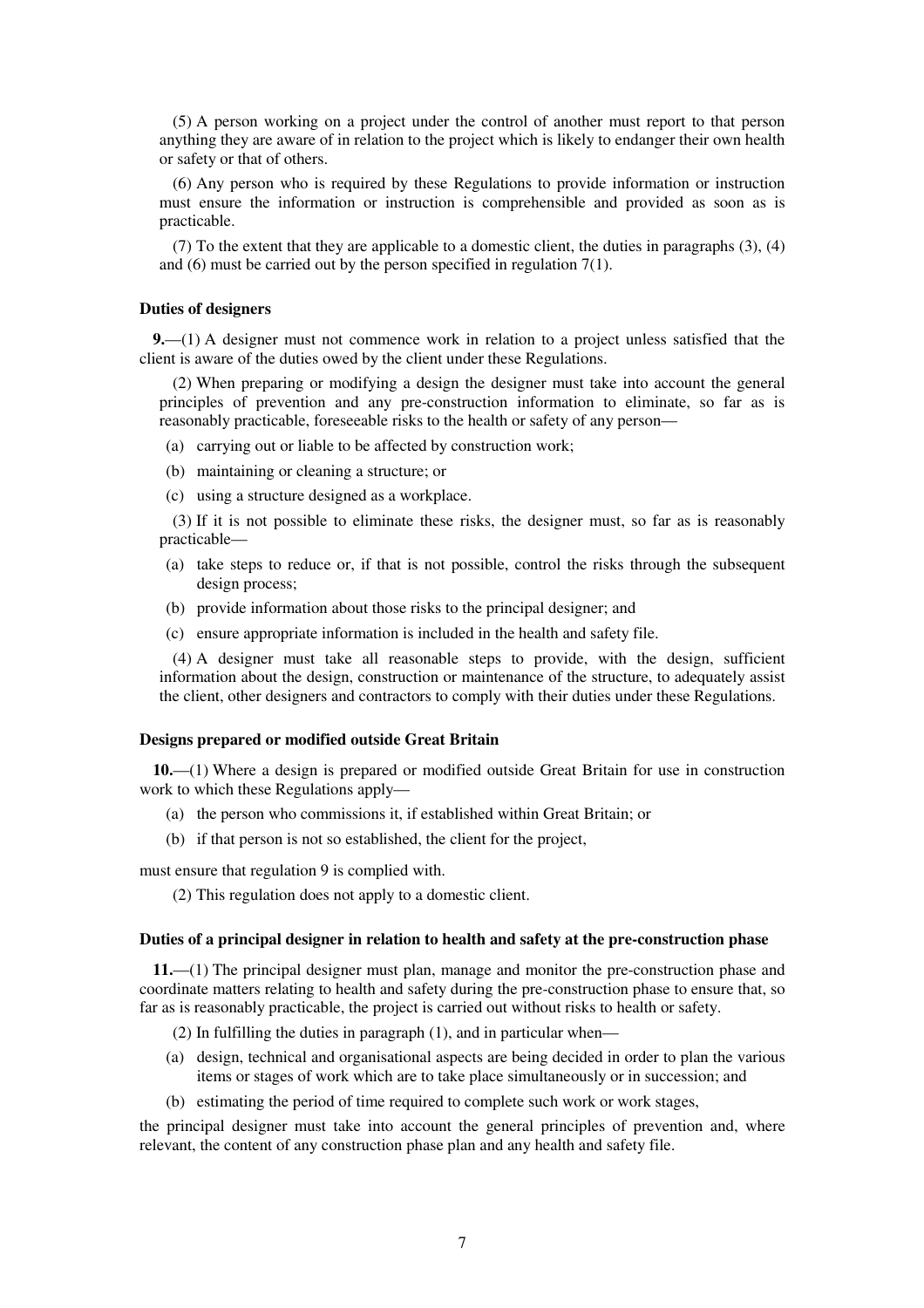(3) In fulfilling the duties in paragraph (1), the principal designer must identify and eliminate or control, so far as is reasonably practicable, foreseeable risks to the health or safety of any person—

- (a) carrying out or liable to be affected by construction work;
- (b) maintaining or cleaning a structure; or
- (c) using a structure designed as a workplace.

(4) In fulfilling the duties in paragraph (1), the principal designer must ensure all designers comply with their duties in regulation 9.

(5) In fulfilling the duty to coordinate health and safety matters in paragraph (1), the principal designer must ensure that all persons working in relation to the pre-construction phase cooperate with the client, the principal designer and each other.

(6) The principal designer must—

- (a) assist the client in the provision of the pre-construction information required by regulation 4(4); and
- (b) so far as it is within the principal designer's control, provide pre-construction information, promptly and in a convenient form, to every designer and contractor appointed, or being considered for appointment, to the project.

(7) The principal designer must liaise with the principal contractor for the duration of the principal designer's appointment and share with the principal contractor information relevant to the planning, management and monitoring of the construction phase and the coordination of health and safety matters during the construction phase.

#### **Construction phase plan and health and safety file**

**12.**—(1) During the pre-construction phase, and before setting up a construction site, the principal contractor must draw up a construction phase plan, or make arrangements for a construction phase plan to be drawn up.

(2) The construction phase plan must set out the health and safety arrangements and site rules taking account, where necessary, of the industrial activities taking place on the construction site and, where applicable, must include specific measures concerning work which falls within one or more of the categories set out in Schedule 3.

(3) The principal designer must assist the principal contractor in preparing the construction phase plan by providing to the principal contractor all information the principal designer holds that is relevant to the construction phase plan including—

- (a) pre-construction information obtained from the client;
- (b) any information obtained from designers under regulation 9(3)(b).

(4) Throughout the project the principal contractor must ensure that the construction phase plan is appropriately reviewed, updated and revised from time to time so that it continues to be sufficient to ensure that construction work is carried out, so far as is reasonably practicable, without risks to health or safety.

(5) During the pre-construction phase, the principal designer must prepare a health and safety file appropriate to the characteristics of the project which must contain information relating to the project which is likely to be needed during any subsequent project to ensure the health and safety of any person.

(6) The principal designer must ensure that the health and safety file is appropriately reviewed, updated and revised from time to time to take account of the work and any changes that have occurred.

(7) During the project, the principal contractor must provide the principal designer with any information in the principal contractor's possession relevant to the health and safety file, for inclusion in the health and safety file.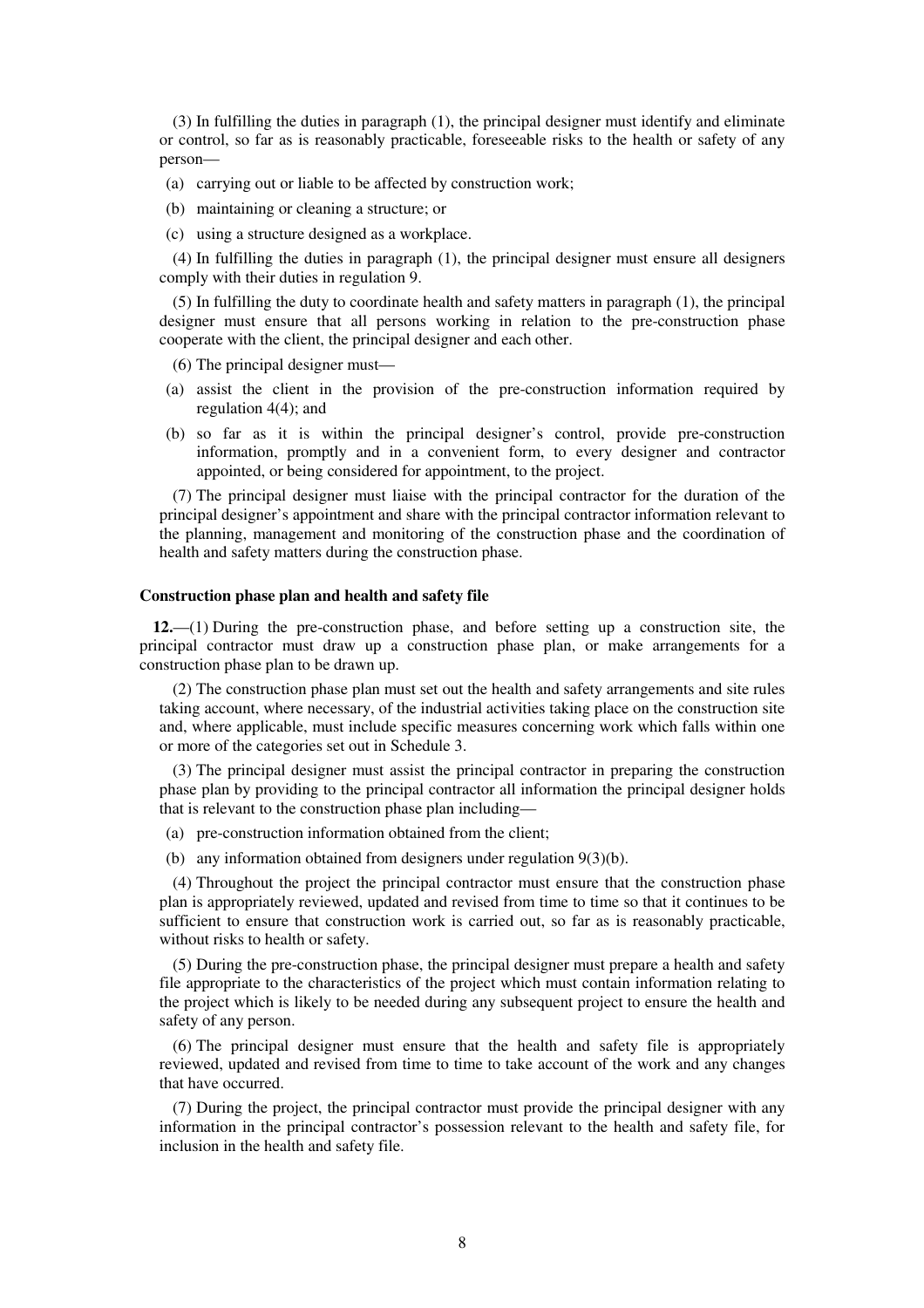(8) If the principal designer's appointment concludes before the end of the project, the principal designer must pass the health and safety file to the principal contractor.

(9) Where the health and safety file is passed to the principal contractor under paragraph (8), the principal contractor must ensure that the health and safety file is appropriately reviewed, updated and revised from time to time to take account of the work and any changes that have occurred.

(10) At the end of the project, the principal designer, or where there is no principal designer the principal contractor, must pass the health and safety file to the client.

#### **Duties of a principal contractor in relation to health and safety at the construction phase**

**13.**—(1) The principal contractor must plan, manage and monitor the construction phase and coordinate matters relating to health and safety during the construction phase to ensure that, so far as is reasonably practicable, construction work is carried out without risks to health or safety.

- (2) In fulfilling the duties in paragraph (1), and in particular when—
- (a) design, technical and organisational aspects are being decided in order to plan the various items or stages of work which are to take place simultaneously or in succession; and
- (b) estimating the period of time required to complete the work or work stages,

the principal contractor must take into account the general principles of prevention.

(3) The principal contractor must—

- (a) organise cooperation between contractors (including successive contractors on the same construction site);
- (b) coordinate implementation by the contractors of applicable legal requirements for health and safety; and
- (c) ensure that employers and, if necessary for the protection of workers, self-employed persons—
	- (i) apply the general principles of prevention in a consistent manner, and in particular when complying with the provisions of Part 4; and
	- (ii) where required, follow the construction phase plan.
- (4) The principal contractor must ensure that—
- (a) a suitable site induction is provided;
- (b) the necessary steps are taken to prevent access by unauthorised persons to the construction site; and
- (c) facilities that comply with the requirements of Schedule 2 are provided throughout the construction phase.

(5) The principal contractor must liaise with the principal designer for the duration of the principal designer's appointment and share with the principal designer information relevant to the planning, management and monitoring of the pre-construction phase and the coordination of health and safety matters during the pre-construction phase.

#### **Principal contractor's duties to consult and engage with workers**

**14.** The principal contractor must—

- (a) make and maintain arrangements which will enable the principal contractor and workers engaged in construction work to cooperate effectively in developing, promoting and checking the effectiveness of measures to ensure the health, safety and welfare of the workers;
- (b) consult those workers or their representatives in good time on matters connected with the project which may affect their health, safety or welfare, in so far as they or their representatives have not been similarly consulted by their employer;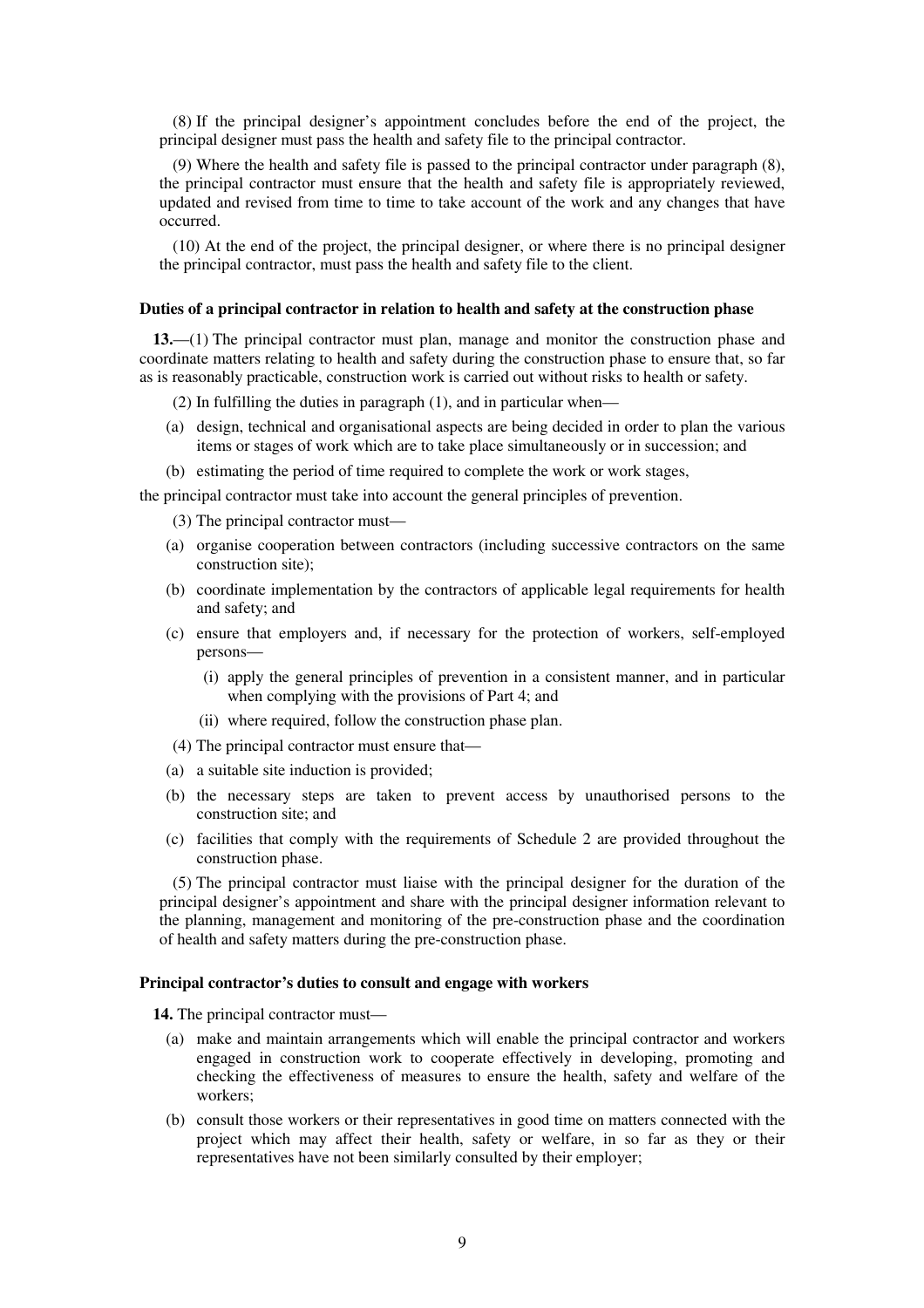- (c) ensure that those workers or their representatives can inspect and take copies of any information which the principal contractor has, or which these Regulations require to be provided to the principal contractor, which relate to the health, safety or welfare of workers at the site, except any information—
	- (i) the disclosure of which would be against the interests of national security;
	- (ii) which the principal contractor could not disclose without contravening a prohibition imposed by or under an enactment;
	- (iii) relating specifically to an individual, unless that individual has consented to its being disclosed;
	- (iv) the disclosure of which would, for reasons other than its effect on health, safety or welfare at work, cause substantial injury to the principal contractor's undertaking or, where the information was supplied to the principal contractor by another person, to the undertaking of that other person;
	- (v) obtained by the principal contractor for the purpose of bringing, prosecuting or defending any legal proceedings.

### **Duties of contractors**

**15.**—(1) A contractor must not carry out construction work in relation to a project unless satisfied that the client is aware of the duties owed by the client under these Regulations.

(2) A contractor must plan, manage and monitor construction work carried out either by the contractor or by workers under the contractor's control, to ensure that, so far as is reasonably practicable, it is carried out without risks to health and safety.

(3) Where there is more than one contractor working on a project, a contractor must comply with—

- (a) any directions given by the principal designer or the principal contractor; and
- (b) the parts of the construction phase plan that are relevant to that contractor's work on the project.

(4) If there is only one contractor working on the project, the contractor must take account of the general principles of prevention when—

- (a) design, technical and organisational aspects are being decided in order to plan the various items or stages of work which are to take place simultaneously or in succession; and
- (b) estimating the period of time required to complete the work or work stages.

(5) If there is only one contractor working on the project, the contractor must draw up a construction phase plan, or make arrangements for a construction phase plan to be drawn up, as soon as is practicable prior to setting up a construction site.

(6) The construction phase plan must fulfil the requirements of regulation 12(2).

(7) A contractor must not employ or appoint a person to work on a construction site unless that person has, or is in the process of obtaining, the necessary skills, knowledge, training and experience to carry out the tasks allocated to that person in a manner that secures the health and safety of any person working on the construction site.

(8) A contractor must provide each worker under their control with appropriate supervision, instructions and information so that construction work can be carried out, so far as is reasonably practicable, without risks to health and safety.

(9) The information provided must include—

- (a) a suitable site induction, where not already provided by the principal contractor;
- (b) the procedures to be followed in the event of serious and imminent danger to health and safety;
- (c) information on risks to health and safety—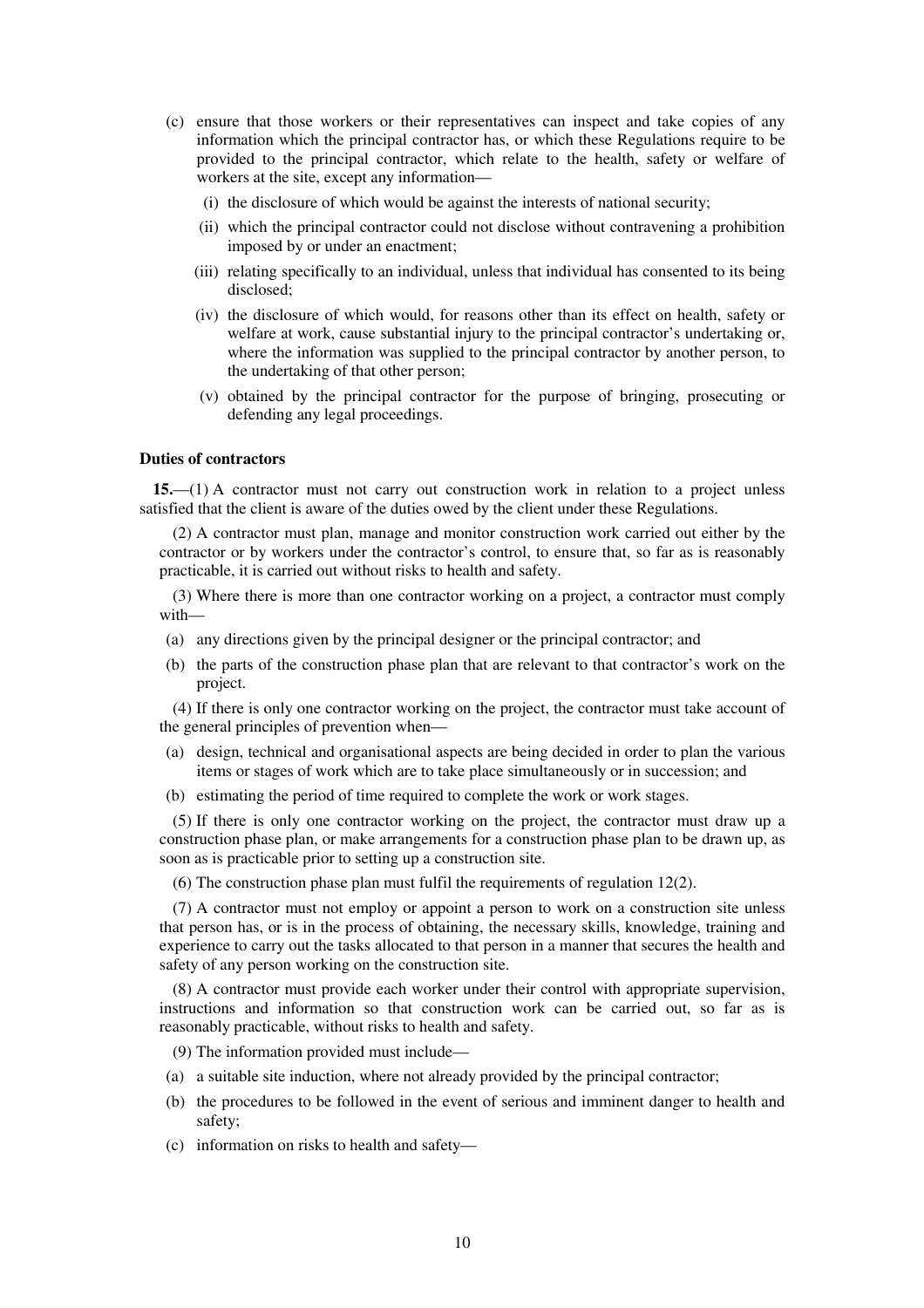- (i) identified by the risk assessment under regulation 3 of the Management Regulations; or
- (ii) arising out of the conduct of another contractor's undertaking and of which the contractor in control of the worker ought reasonably to be aware; and
- (d) any other information necessary to enable the worker to comply with the relevant statutory provisions.

(10) A contractor must not begin work on a construction site unless reasonable steps have been taken to prevent access by unauthorised persons to that site.

(11) A contractor must ensure, so far as is reasonably practicable, that the requirements of Schedule 2 are complied with so far as they affect the contractor or any worker under that contractor's control.

# PART 4

#### General requirements for all construction sites

#### **Application of Part 4**

**16.**—(1) This Part applies only to a construction site.

(2) A contractor carrying out construction work must comply with the requirements of this Part so far as they affect the contractor or any worker under the control of the contractor or relate to matters within the contractor's control.

(3) A domestic client who controls the way in which any construction work is carried out by a person at work must comply with the requirements of this Part so far as they relate to matters within the client's control.

#### **Safe places of construction work**

**17.**—(1) There must, so far as is reasonably practicable, be suitable and sufficient safe access to and egress from—

- (a) every construction site to every other place provided for the use of any person whilst at work; and
- (b) every place construction work is being carried out to every other place to which workers have access within a construction site.

(2) A construction site must be, so far as is reasonably practicable, made and kept safe for, and without risks to, the health of a person at work there.

(3) Action must be taken to ensure, so far as is reasonably practicable, that no person uses access to or egress from or gains access to any construction site which does not comply with the requirements of paragraph  $(1)$  or  $(2)$ .

(4) A construction site must, so far as is reasonably practicable, have sufficient working space and be arranged so that it is suitable for any person who is working or who is likely to work there, taking account of any necessary work equipment likely to be used there.

#### **Good order and site security**

**18.**—(1) Each part of a construction site must, so far as is reasonably practicable, be kept in good order and those parts in which construction work is being carried out must be kept in a reasonable state of cleanliness.

(2) Where necessary in the interests of health and safety, a construction site must, so far as is reasonably practicable, and in accordance with the level of risk posed, comply with either or both of the following—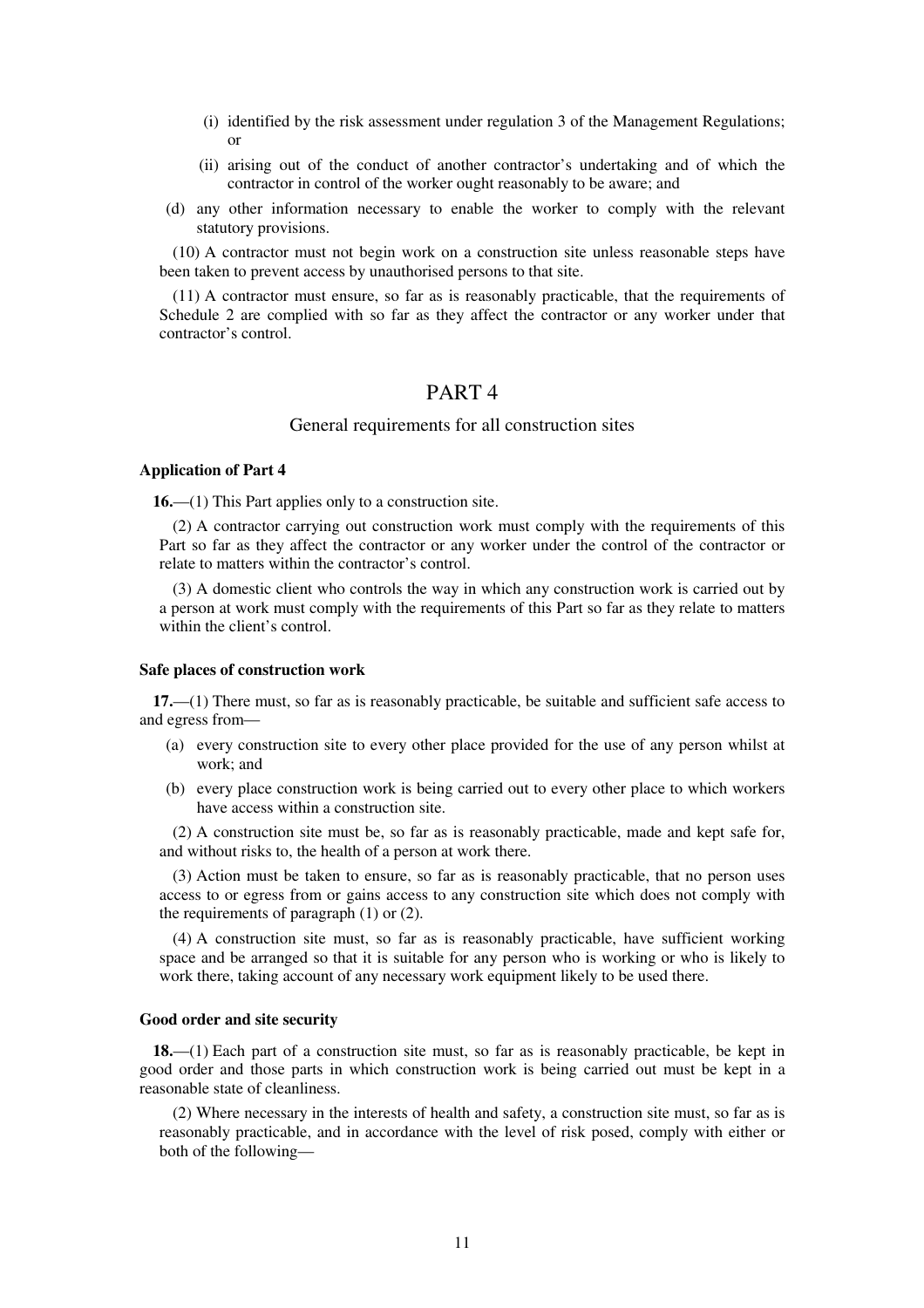- (a) have its perimeter identified by suitable signs and be arranged so that its extent is readily identifiable; or
- (b) be fenced off.
- (3) No timber or other material with projecting nails (or similar sharp object) must—
- (a) be used in any construction work; or
- (b) be allowed to remain in any place,

if the nails (or similar sharp object) may be a source of danger to any person.

#### **Stability of structures**

**19.**—(1) All practicable steps must be taken, where necessary to prevent danger to any person, to ensure that any new or existing structure does not collapse if, due to the carrying out of construction work, it—

- (a) may become unstable; or
- (b) is in a temporary state of weakness or instability.
- (2) Any buttress, temporary support or temporary structure must—
- (a) be of such design and installed and maintained so as to withstand any foreseeable loads which may be imposed on it; and
- (b) only be used for the purposes for which it was designed and installed and is maintained.
- (3) A structure must not be so loaded as to render it unsafe to any person.

#### **Demolition or dismantling**

**20.**—(1) The demolition or dismantling of a structure must be planned and carried out in such a manner as to prevent danger or, where it is not practicable to prevent it, to reduce danger to as low a level as is reasonably practicable.

(2) The arrangements for carrying out such demolition or dismantling must be recorded in writing before the demolition or dismantling work begins.

### **Explosives**

**21.**—(1) So far as is reasonably practicable, explosives must be stored, transported and used safely and securely.

(2) An explosive charge may be used or fired only if suitable and sufficient steps have been taken to ensure that no person is exposed to risk of injury from the explosion or from projected or flying material caused by the explosion.

### **Excavations**

**22.**—(1) All practicable steps must be taken to prevent danger to any person, including, where necessary, the provision of supports or battering, to ensure that—

- (a) no excavation or part of an excavation collapses;
- (b) no material forming the walls or roof of, or adjacent to, any excavation is dislodged or falls; and
- (c) no person is buried or trapped in an excavation by material which is dislodged or falls.

(2) Suitable and sufficient steps must be taken to prevent any person, work equipment, or any accumulation of material from falling into any excavation.

(3) Suitable and sufficient steps must be taken, where necessary, to prevent any part of an excavation or ground adjacent to it from being overloaded by work equipment or material.

(4) Construction work must not be carried out in an excavation where any supports or battering have been provided in accordance with paragraph (1) unless—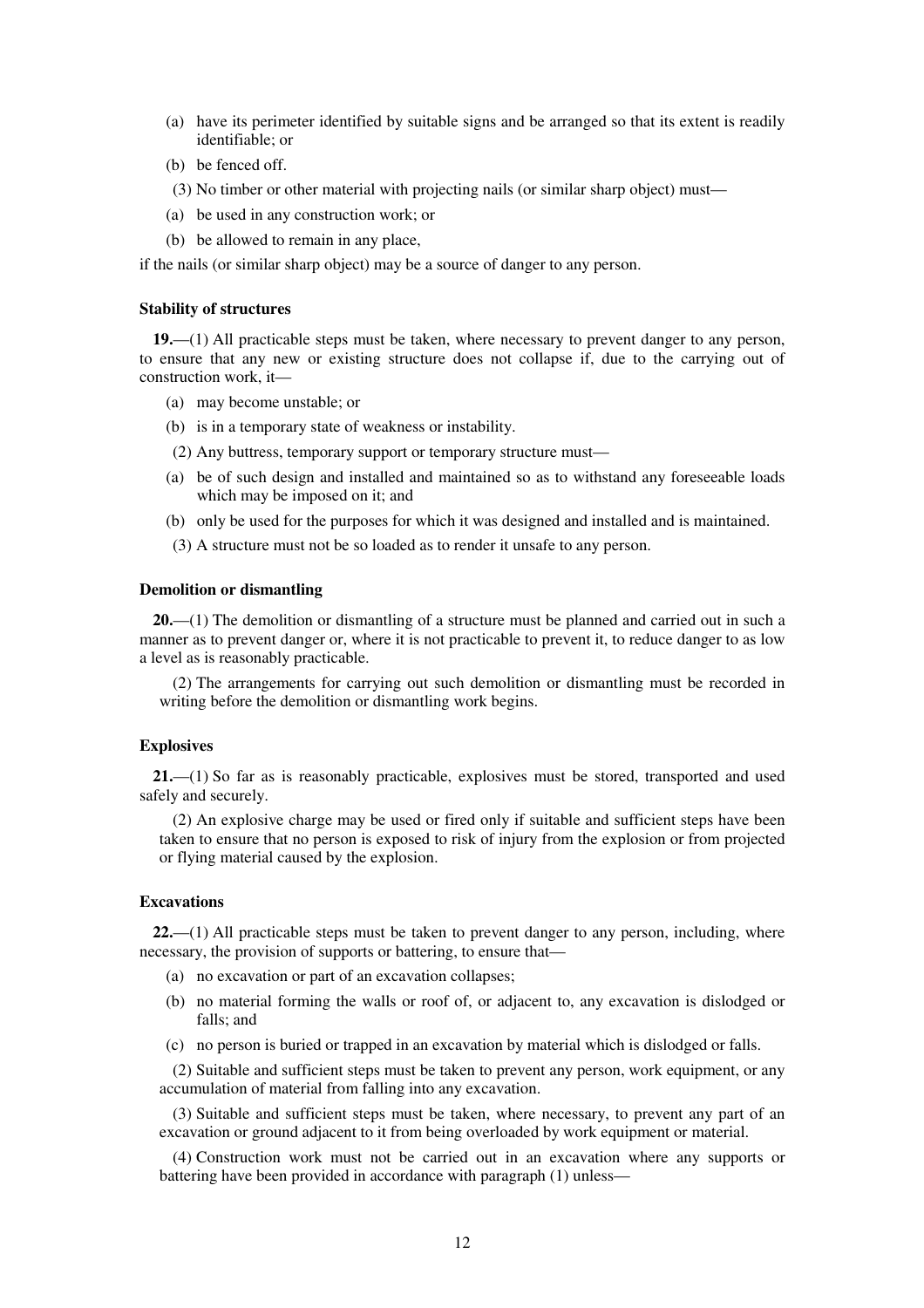- (a) the excavation and any work equipment and materials which may affect its safety have been inspected by a competent person—
	- (i) at the start of the shift in which the work is to be carried out;
	- (ii) after any event likely to have affected the strength or stability of the excavation; and
	- (iii) after any material unintentionally falls or is dislodged; and
- (b) the person who carried out the inspection is satisfied that construction work can be safely carried out there.

(5) Where the person carrying out an inspection informs the person on whose behalf the inspection is carried out of any matter about which they are not satisfied (under regulation 24(1)), construction work must not be carried out in the excavation until the matter has been satisfactorily remedied.

#### **Cofferdams and caissons**

**23.**—(1) A cofferdam or caisson must be—

- (a) of suitable design and construction;
- (b) appropriately equipped so that workers can gain shelter or escape if water or materials enter it; and
- (c) properly maintained.
- (2) A cofferdam or caisson must not be used to carry out construction work unless—
- (a) the cofferdam or caisson and any work equipment and materials which may affect its safety have been inspected by a competent person—
	- (i) at the start of the shift in which the work is to be carried out; and
	- (ii) after any event likely to have affected the strength or stability of the cofferdam or caisson; and
- (b) the person who carried out the inspection is satisfied that construction work can be safely carried out there.

(3) Where the person carrying out an inspection informs the person on whose behalf the inspection is carried out of any matter about which they are not satisfied (under regulation  $24(1)$ ), construction work must not be carried out in the cofferdam or caisson until the matter has been satisfactorily remedied.

## **Reports of inspections**

**24.**—(1) Where a person who carries out an inspection under regulation 22 or 23 is not satisfied that construction work can be carried out safely at the place inspected, that person must—

- (a) inform the person on whose behalf the inspection was carried out, before the end of the shift within which the inspection is completed, of the matters that could give rise to a risk to the safety of any person;
- (b) prepare a report, which must include—
	- (i) the name and address of the person on whose behalf the inspection was carried out;
		- (ii) the location of the place of construction work inspected;
		- (iii) a description of the place of construction work or part of that place inspected (including any work equipment and materials);
		- (iv) the date and time of the inspection;
		- (v) details of any matter identified that could give rise to a risk to the safety of any person;
		- (vi) details of any action taken as a result of any matter identified in sub-paragraph (v);
	- (vii) details of any further action considered necessary; and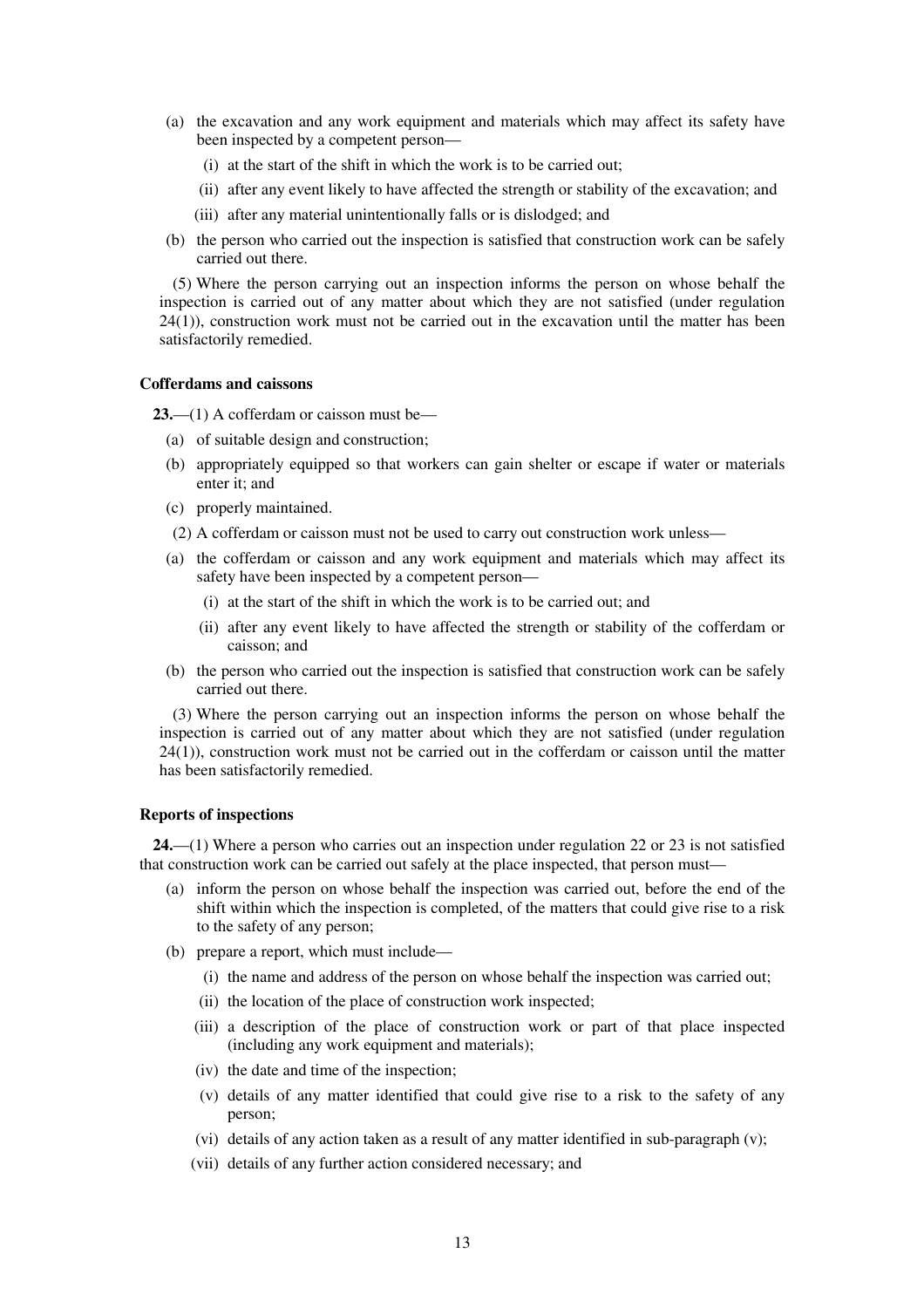(viii) the name and position of the person making the report; and

(c) provide the report, or a copy of it, to the person on whose behalf the inspection was carried out, within 24 hours of completing the inspection to which the report relates.

(2) Where the person who carries out an inspection works under the control of another (whether as an employee or otherwise) the person in control must ensure the person who carries out the inspection complies with the requirements of paragraph (1).

(3) The person on whose behalf the inspection was carried out must—

- (a) keep the report or a copy of it available for inspection by an inspector for the Executive—
	- (i) at the site where the inspection was carried out until the construction work is completed; and
	- (ii) after that for 3 months; and
- (b) send to the inspector such extracts from or copies of the report as the inspector may from time to time require.

(4) This regulation does not require the preparation of more than one report where more than one inspection is carried out under regulation 22(4)(a)(i) or 23(2)(a)(i) within a 7 day period.

## **Energy distribution installations**

**25.**—(1) Where necessary to prevent danger, energy distribution installations must be suitably located, periodically checked and clearly indicated.

- (2) Where there is a risk to construction work from overhead electric power cables—
- (a) they must be directed away from the area of risk; or
- (b) the power must be isolated and, where necessary, earthed.

(3) If it is not reasonably practicable to comply with paragraph (2)(a) or (b), suitable warning notices must be provided together with one or more of the following—

- (a) barriers suitable for excluding work equipment which is not needed;
- (b) suspended protections where vehicles need to pass beneath the cables; or
- (c) measures providing an equivalent level of safety.

(4) Construction work which is liable to create a risk to health or safety from an underground service, or from damage to or disturbance of it, must not be carried out unless suitable and sufficient steps (including any steps required by this regulation) have been taken to prevent the risk, so far as is reasonably practicable.

#### **Prevention of drowning**

**26.**—(1) Where, in the course of construction work, a person is at risk of falling into water or other liquid with a risk of drowning, suitable and sufficient steps must be taken to—

- (a) prevent, so far as is reasonably practicable, the person falling;
- (b) minimise the risk of drowning in the event of a fall; and
- (c) ensure that suitable rescue equipment is provided, maintained and, when necessary, used so that a person may be promptly rescued in the event of a fall.

(2) Suitable and sufficient steps must be taken to ensure the safe transport of any person conveyed by water to or from a place of work.

(3) Any vessel used to convey any person by water to or from a place of work must not be overcrowded or overloaded.

#### **Traffic routes**

**27.**—(1) A construction site must be organised in such a way that, so far as is reasonably practicable, pedestrians and vehicles can move without risks to health or safety.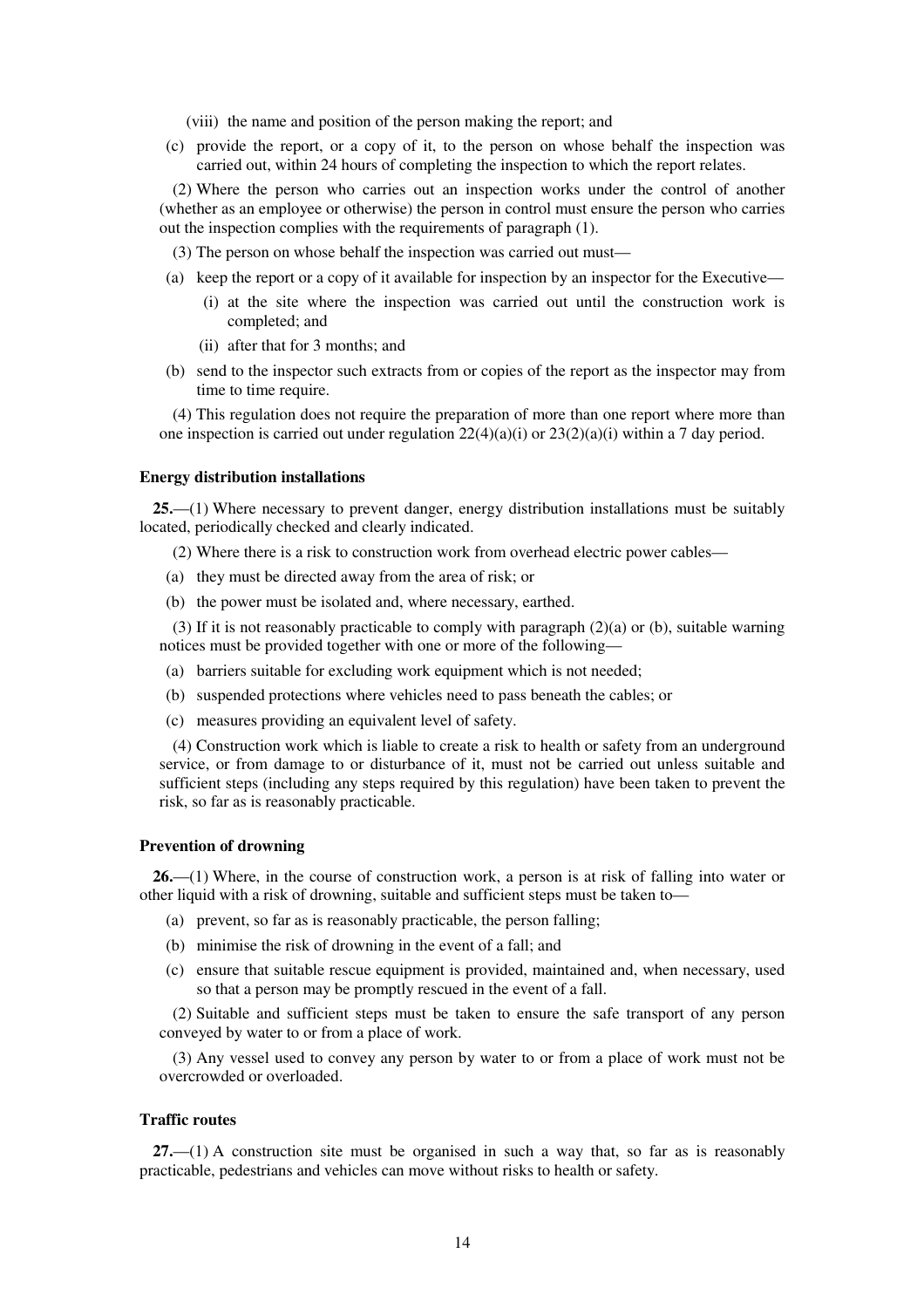(2) Traffic routes must be suitable for the persons or vehicles using them, sufficient in number, in suitable positions and of sufficient size.

(3) A traffic route does not satisfy paragraph (2) unless suitable and sufficient steps are taken to ensure that—

- (a) pedestrians or vehicles may use it without causing danger to the health or safety of persons near it;
- (b) any door or gate for pedestrians which leads onto a traffic route is sufficiently separated from that traffic route to enable pedestrians to see any approaching vehicle or plant from a place of safety;
- (c) there is sufficient separation between vehicles and pedestrians to ensure safety or, where this is not reasonably practicable—
	- (i) other means for the protection of pedestrians are provided; and
	- (ii) effective arrangements are used for warning any person liable to be crushed or trapped by any vehicle of its approach;
- (d) any loading bay has at least one exit for the exclusive use of pedestrians; and
- (e) where it is unsafe for pedestrians to use a gate intended primarily for vehicles, at least one door for pedestrians is provided in the immediate vicinity of the gate, is clearly marked and is kept free from obstruction.
- (4) Each traffic route must be—
- (a) indicated by suitable signs where necessary for reasons of health or safety;
- (b) regularly checked; and
- (c) properly maintained.

(5) No vehicle is to be driven on a traffic route unless, so far as is reasonably practicable, that traffic route is free from obstruction and permits sufficient clearance.

#### **Vehicles**

**28.**—(1) Suitable and sufficient steps must be taken to prevent or control the unintended movement of any vehicle.

(2) Where a person may be endangered by the movement of a vehicle, suitable and sufficient steps to give warning to any person who is liable to be at risk from the movement of the vehicle must be taken by either or both—

- (a) the driver or operator of the vehicle; or
- (b) where another person is directing the driver or operator because, due to the nature of the vehicle or task, the driver or operator does not have full visibility, the person providing directions.

(3) A vehicle being used for the purposes of construction work must, when being driven, operated or towed, be—

- (a) driven, operated or towed in such a manner as is safe in the circumstances; and
- (b) loaded in such a way that it can be driven, operated or towed safely.

(4) A person must not ride, or be required or permitted to ride, on any vehicle being used for the purposes of construction work otherwise than in a safe place in that vehicle provided for that purpose.

(5) A person must not remain, or be required or permitted to remain, on any vehicle during the loading or unloading of any loose material unless a safe place of work is provided and maintained for that person.

(6) Suitable and sufficient measures must be taken to prevent a vehicle from falling into any excavation or pit, or into water, or overrunning the edge of any embankment or earthwork.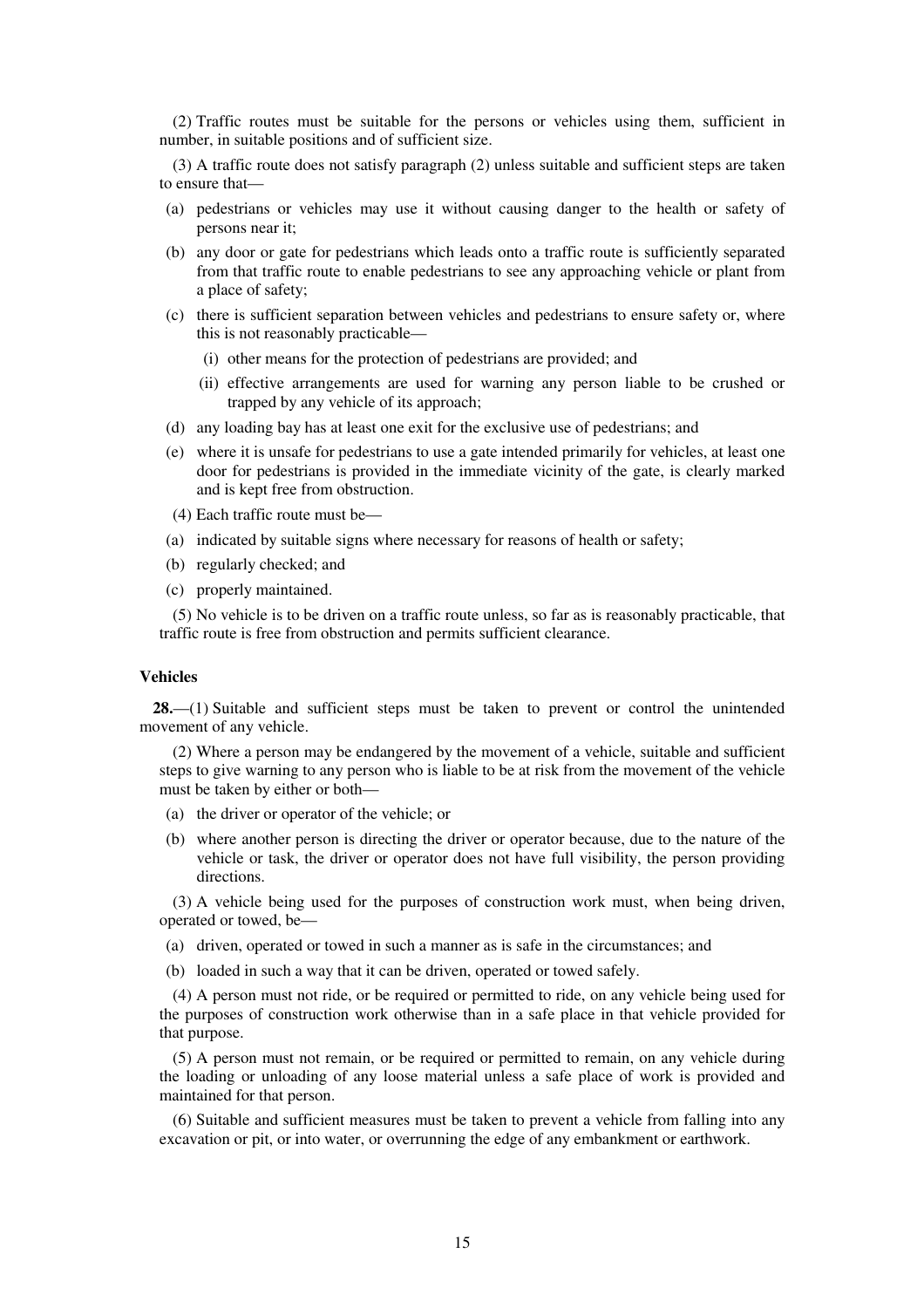#### **Prevention of risk from fire, flooding or asphyxiation**

**29.** Suitable and sufficient steps must be taken to prevent, so far as is reasonably practicable, the risk of injury to a person during the carrying out of construction work arising from—

- (a) fire or explosion;
- (b) flooding; or
- (c) any substance liable to cause asphyxiation.

#### **Emergency procedures**

**30.**—(1) Where necessary in the interests of the health or safety of a person on a construction site, suitable and sufficient arrangements for dealing with any foreseeable emergency must be made and, where necessary, implemented, and those arrangements must include procedures for any necessary evacuation of the site or any part of it.

- (2) In making arrangements under paragraph (1), account must be taken of—
- (a) the type of work for which the construction site is being used;
- (b) the characteristics and size of the construction site and the number and location of places of work on that site;
- (c) the work equipment being used;
- (d) the number of persons likely to be present on the site at any one time; and
- (e) the physical and chemical properties of any substances or materials on, or likely to be on, the site.

(3) Where arrangements are made under paragraph (1), suitable and sufficient steps must be taken to ensure that-

- (a) each person to whom the arrangements extend is familiar with those arrangements; and
- (b) the arrangements are tested by being put into effect at suitable intervals.

#### **Emergency routes and exits**

**31.**—(1) Where necessary in the interests of the health or safety of a person on a construction site, a sufficient number of suitable emergency routes and exits must be provided to enable any person to reach a place of safety quickly in the event of danger.

(2) The matters in regulation 30(2) must be taken into account when making provision under paragraph (1).

(3) An emergency route or exit must lead as directly as possible to an identified safe area.

(4) An emergency route or exit and any traffic route giving access to it must be kept clear and free from obstruction and, where necessary, provided with emergency lighting so that it may be used at any time.

(5) Each emergency route or exit must be indicated by suitable signs.

## **Fire detection and fire-fighting**

**32.**—(1) Where necessary in the interests of the health or safety of a person on a construction site, suitable and sufficient fire-fighting equipment and fire detection and alarm systems must be provided and located in suitable places.

(2) The matters in regulation 30(2) must be taken into account when making provision under paragraph (1).

(3) Fire-fighting equipment or fire detection and alarm systems must be examined and tested at suitable intervals and properly maintained.

(4) Fire-fighting equipment which is not designed to come into use automatically must be easily accessible.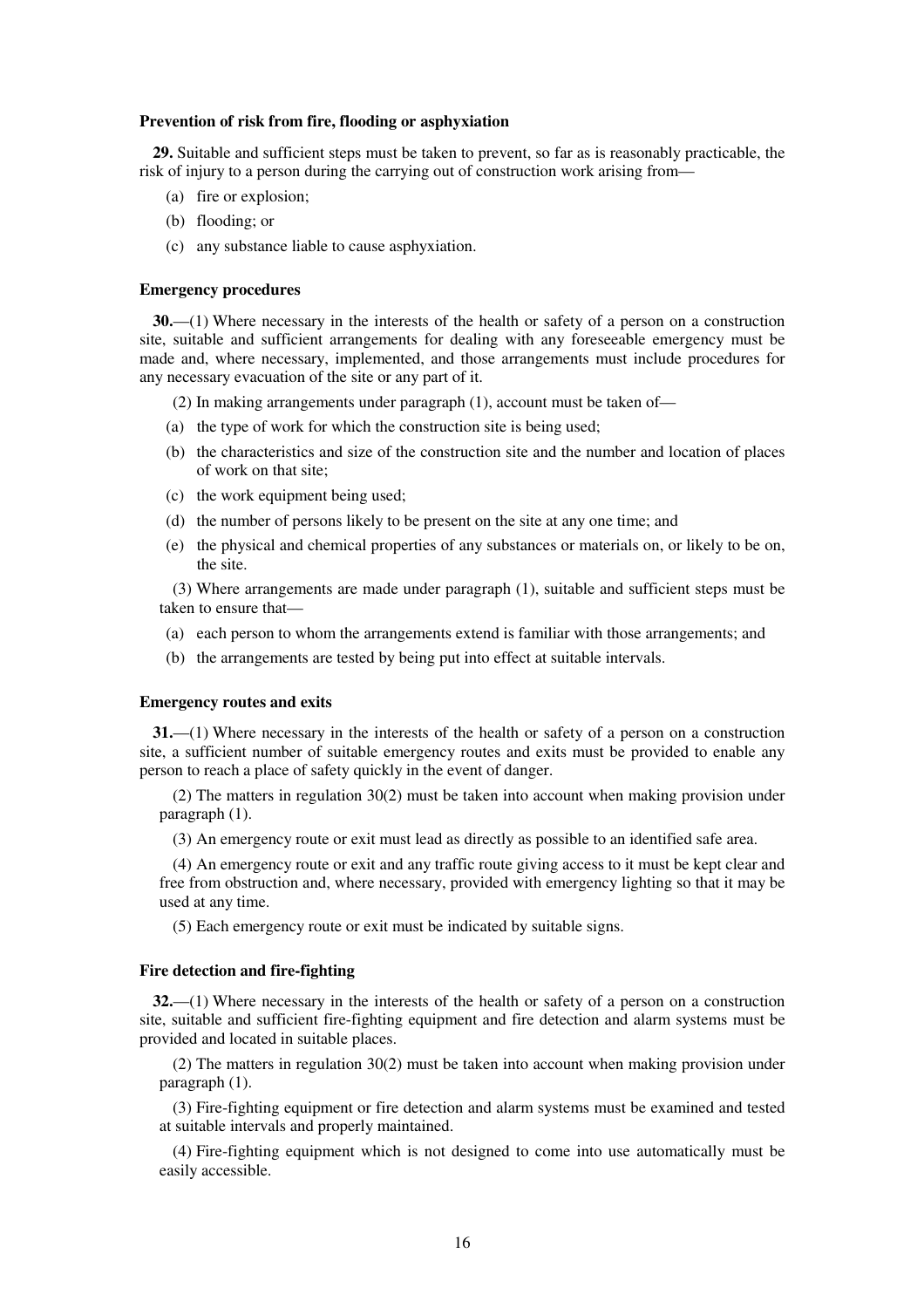(5) Each person at work on a construction site must, so far as is reasonably practicable, be instructed in the correct use of fire-fighting equipment which it may be necessary for the person to use.

(6) Where a work activity may give rise to a particular risk of fire, a person must not carry out work unless suitably instructed.

(7) Fire-fighting equipment must be indicated by suitable signs.

### **Fresh air**

**33.**—(1) Suitable and sufficient steps must be taken to ensure, so far as is reasonably practicable, that each construction site, or approach to a construction site, has sufficient fresh or purified air to ensure that the site or approach is safe and without risks to health or safety.

(2) Any plant used for the purpose of complying with paragraph (1) must, where necessary for reasons of health or safety, include an effective device to give visible or audible warning of any failure of the plant.

#### **Temperature and weather protection**

**34.**—(1) Suitable and sufficient steps must be taken to ensure, so far as is reasonably practicable, that during working hours the temperature at a construction site that is indoors is reasonable having regard to the purpose for which that place is used.

(2) Where necessary to ensure the health or safety of persons at work on a construction site that is outdoors, the construction site must, so far as is reasonably practicable, be arranged to provide protection from adverse weather, having regard to—

- (a) the purpose for which the site is used; and
- (b) any protective clothing or work equipment provided for the use of any person at work there.

## **Lighting**

**35.**—(1) Each construction site and approach and traffic route to that site must be provided with suitable and sufficient lighting, which must be, so far as is reasonably practicable, by natural light.

(2) The colour of any artificial lighting provided must not adversely affect or change the perception of any sign or signal provided for the purposes of health or safety.

(3) Suitable and sufficient secondary lighting must be provided in any place where there would be a risk to the health or safety of a person in the event of the failure of primary artificial lighting.

# PART 5

## General

#### **Enforcement in respect of fire**

**36.** The enforcing authority for regulations 30 and 31 (so far as those regulations relate to fire) and regulation 32, in respect of a construction site which is contained within or forms part of premises occupied by persons other than those carrying out construction work, or any activity related to this work, is—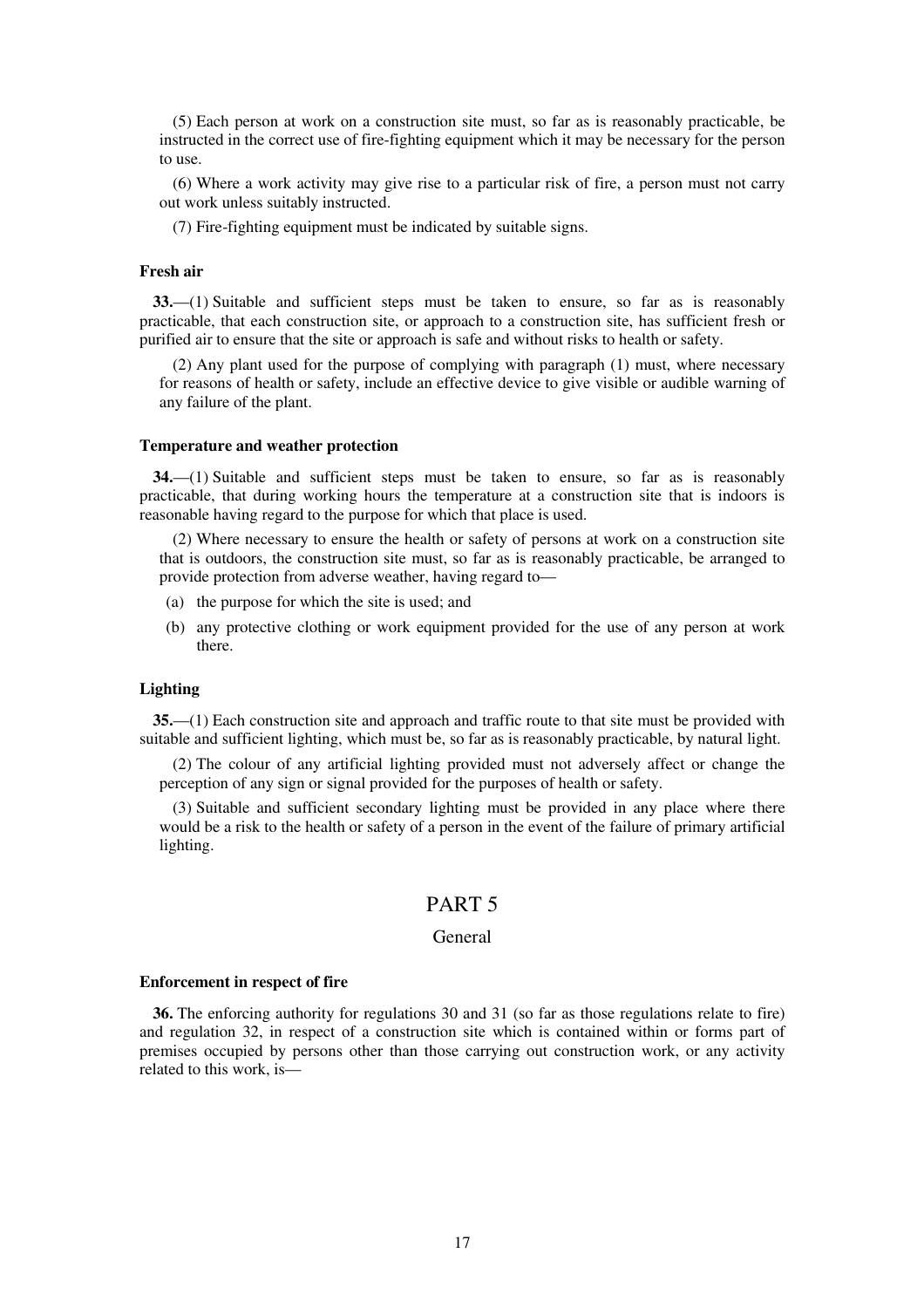- (a) in England and Wales, the enforcing authority within the meaning of article 25 of the Regulatory Reform (Fire Safety) Order 2005(**a**) in respect of premises to which that Order applies; or
- (b) in Scotland, the enforcing authority within the meaning of section 61 of the Fire (Scotland) Act 2005(**b**) in respect of premises to which Part 3 of that Act applies.

## **Transitional and saving provisions**

**37.** Schedule 4, which makes transitional and saving provisions, has effect.

#### **Revocation and consequential amendments**

**38.**—(1) The 2007 Regulations are revoked.

(2) The amendments in Schedule 5 have effect.

## **Review**

**39.**—(1) The Secretary of State must from time to time—

- (a) carry out a review of regulations 1 to 36;
- (b) set out the conclusions of the review in a report; and
- (c) publish the report.

(2) In carrying out the review the Secretary of State must, so far as is reasonable, have regard to how Council Directive 92/57/EEC(**c**) on the implementation of minimum safety and health requirements at temporary or mobile construction sites (which is implemented by means of regulations 1 to 36), is implemented in other Member States.

(3) The report must in particular—

- (a) set out the objectives intended to be achieved by the regulatory system established by those regulations;
- (b) assess the extent to which those objectives are achieved; and
- (c) assess whether those objectives remain appropriate and, if so, the extent to which they could be achieved with a system that imposes less regulation.

(4) The first report under this regulation must be published before the end of the period of five years beginning with the day on which these Regulations come into force.

(5) Reports under this regulation are afterwards to be published at intervals not exceeding five years.

Signed by authority of the Secretary of State for Work and Pensions

*Freud*  Parliamentary Under Secretary of State 22nd January 2015 **Department of Work and Pensions** 

<u>.</u>

(**a**) S.I. 2005/1541. Article 25 was amended by paragraphs 87 and 88 of Part 5 of Schedule 12 to the Energy Act 2013 (c.32). (**b**) 2005 asp 5. Section 61 was amended by section  $103(1)(a)(i)$  and (ii) and (b) and Part 2 of Schedule 8 to the Police and Fire

Reform (Scotland) Act 2012 (asp 8); paragraph 86 of Part 5 of Schedule 12 to the Energy Act 2013; S.I. 2005/2060 and S.I. 2008/960. Section 78 which sets out the meaning of "relevant premises" to which Part 3 of the legislation applies was amended by paragraph 23 of Part 1 of Schedule 6 and Schedule 7 to the Housing (Scotland) Act 2006 (asp 1); S.I. 2005/2060 and S.S.I. 2005/352, 2011/211, 2011/369 and 2012/332.

<sup>(</sup>**c**) OJ No L 245, 26.8.1992, p6–22.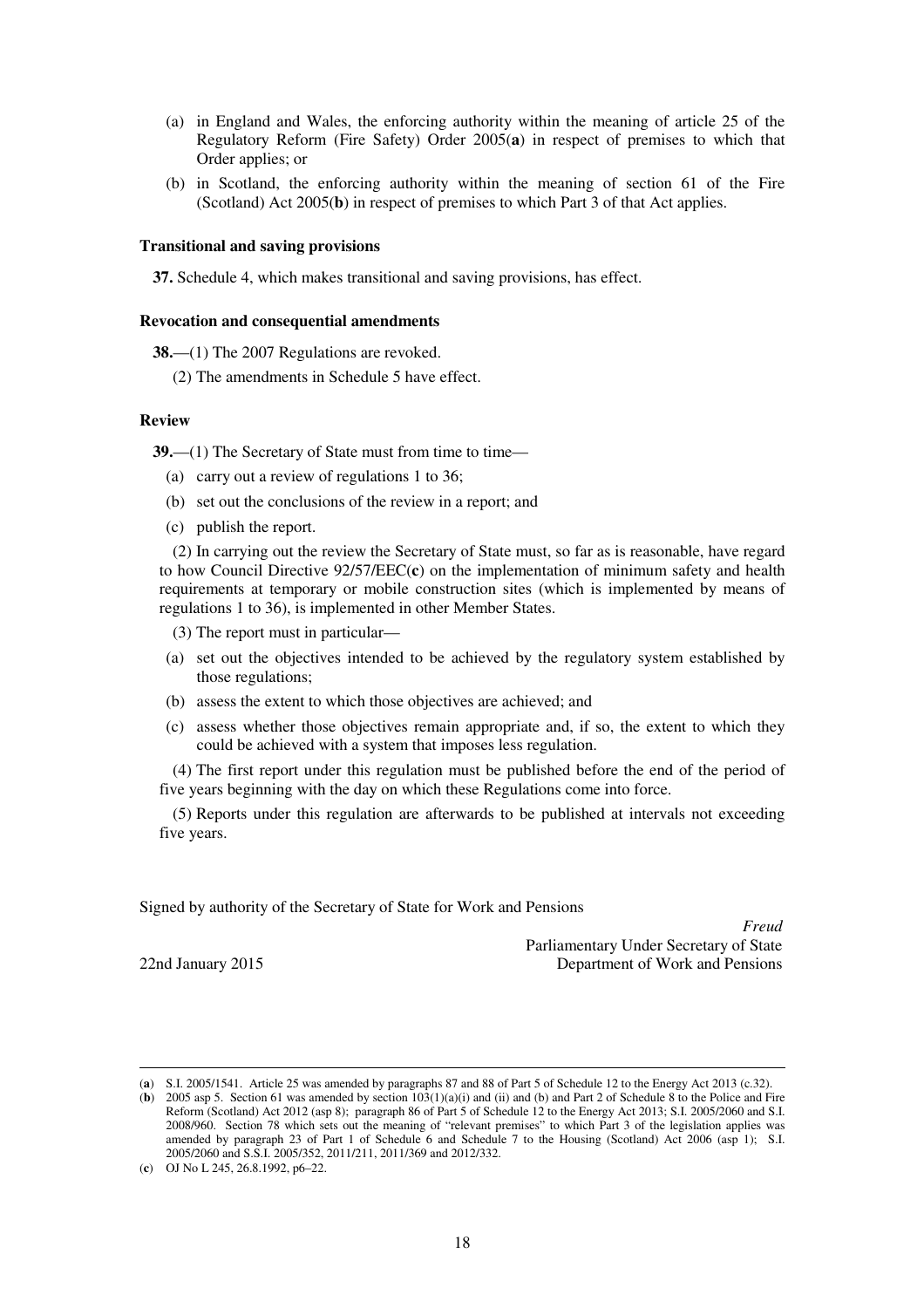# SCHEDULE 1 Regulation 6

# Particulars to be notified under regulation 6

**1.** The date of forwarding the notice.

**2.** The address of the construction site or precise description of its location.

**3.** The name of the local authority where the construction site is located.

**4.** A brief description of the project and the construction work that it entails.

**5.** The following contact details of the client: name, address, telephone number and (if available) an email address.

**6.** The following contact details of the principal designer: name, address, telephone number and (if available) an email address.

**7.** The following contact details of the principal contractor: name, address, telephone number and (if available) an email address.

**8.** The date planned for the start of the construction phase.

**9.** The time allocated by the client under regulation 4(1) for the construction work.

**10.** The planned duration of the construction phase.

**11.** The estimated maximum number of people at work on the construction site.

**12.** The planned number of contractors on the construction site.

**13.** The name and address of any contractor already appointed.

**14.** The name and address of any designer already appointed.

**15.** A declaration signed by or on behalf of the client that the client is aware of the client duties under these Regulations.

# **SCHEDULE 2** Regulation  $4(2)(b)$ ,

13(4)(c) and 15(11)

## Minimum welfare facilities required for construction sites

## **Sanitary conveniences**

**1.**—(1) Suitable and sufficient sanitary conveniences must be provided or made available at readily accessible places.

(2) So far as is reasonably practicable, rooms containing sanitary conveniences must be adequately ventilated and lit.

(3) So far as is reasonably practicable, sanitary conveniences and the rooms containing them must be kept in a clean and orderly condition.

(4) Separate rooms containing sanitary conveniences must be provided for men and women, except where and so far as each convenience is in a separate room, the door of which is capable of being secured from the inside.

#### **Washing facilities**

**2.**—(1) Suitable and sufficient washing facilities, including showers if required by the nature of the work or for health reasons, must, so far as is reasonably practicable, be provided or made available at readily accessible places.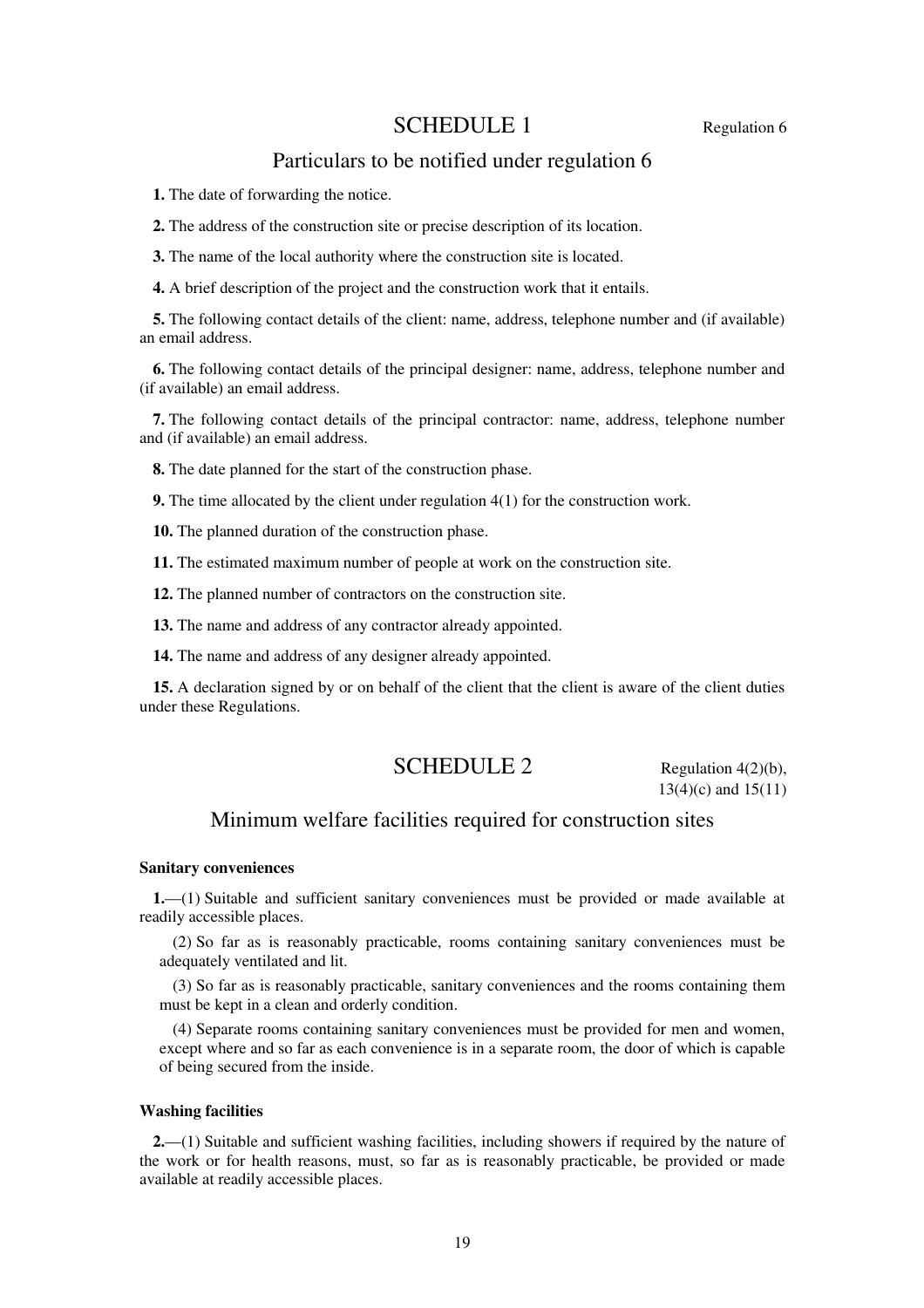- (2) Washing facilities must be provided—
- (a) in the immediate vicinity of every sanitary convenience, whether or not also provided elsewhere; and
- (b) in the vicinity of any changing rooms required by paragraph 4, whether or not provided elsewhere.
- (3) Washing facilities must include—
- (a) a supply of clean hot and cold, or warm, water (which must be running water so far as is reasonably practicable);
- (b) soap or other suitable means of cleaning; and
- (c) towels or other suitable means of drying.
- (4) Rooms containing washing facilities must be sufficiently ventilated and lit.

(5) Washing facilities and the rooms containing them must be kept in a clean and orderly condition.

(6) Subject to sub-paragraph (7), separate washing facilities must be provided for men and women, except where they are provided in a room the door of which is capable of being secured from inside and the facilities in each room are intended to be used by only one person at a time.

(7) Sub-paragraph (6) does not apply to facilities which are provided for washing hands, forearms and the face only.

#### **Drinking water**

**3.**—(1) An adequate supply of wholesome drinking water must be provided or made available at readily accessible and suitable places.

(2) Where necessary for reasons of health or safety, every supply of drinking water must be conspicuously marked by an appropriate sign.

(3) Where a supply of drinking water is provided, a sufficient number of suitable cups or other drinking vessels must also be provided, unless the supply of drinking water is in a jet from which persons can drink easily.

#### **Changing rooms and lockers**

**4.**—(1) Suitable and sufficient changing rooms must be provided or made available at readily accessible places if a worker—

- (a) has to wear special clothing for the purposes of construction work; and
- (b) cannot, for reasons of health or propriety, be expected to change elsewhere.

(2) Where necessary for reasons of propriety, there must be separate changing rooms for, or separate use of rooms by, men and women.

- (3) Changing rooms must—
- (a) be provided with seating; and
- (b) include, where necessary, facilities to enable a person to dry any special clothing and any personal clothing or effects.

(4) Suitable and sufficient facilities must, where necessary, be provided or made available at readily accessible places to enable persons to lock away—

- (a) any special clothing which is not taken home;
- (b) their own clothing which is not worn during working hours; and
- (c) their personal effects.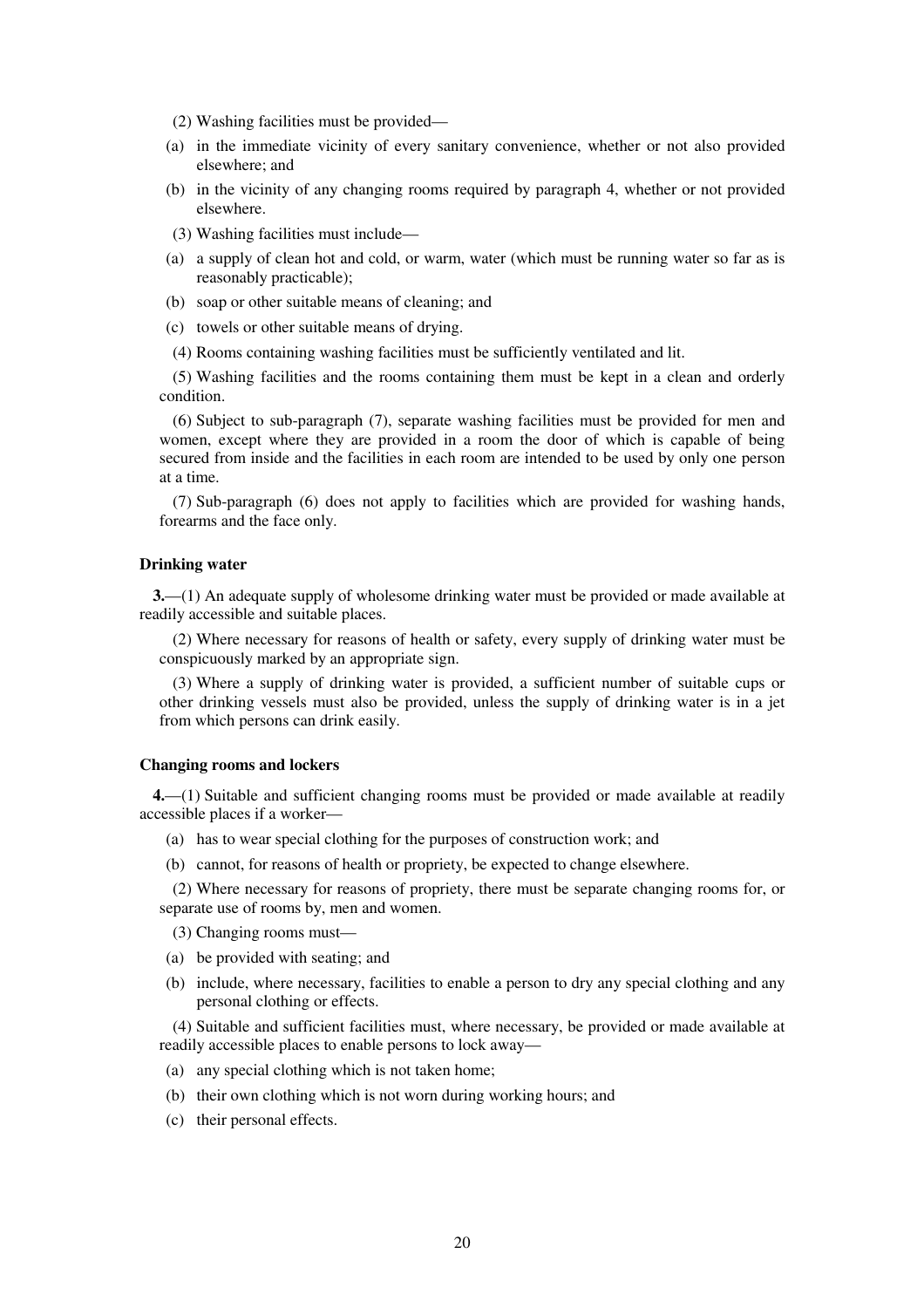### **Facilities for rest**

**5.**—(1) Suitable and sufficient rest rooms or rest areas must be provided or made available at readily accessible places.

(2) Rest rooms and rest areas must—

- (a) be equipped with an adequate number of tables and adequate seating with backs for the number of persons at work likely to use them at any one time;
- (b) where necessary, include suitable facilities for any woman at work who is pregnant or who is a nursing mother to rest lying down;
- (c) include suitable arrangements to ensure that meals can be prepared and eaten;
- (d) include the means for boiling water; and
- (e) be maintained at an appropriate temperature.

# SCHEDULE 3 Regulation 12(2)

# Work involving particular risks

**1.** Work which puts workers at risk of burial under earthfalls, engulfment in swampland or falling from a height, where the risk is particularly aggravated by the nature of the work or processes used or by the environment at the place of work or site.

**2.** Work which puts workers at risk from chemical or biological substances constituting a particular danger to the health or safety of workers or involving a legal requirement for health monitoring.

**3.** Work with ionizing radiation requiring the designation of controlled or supervised areas under regulation 16 of the Ionising Radiations Regulations 1999(**a**).

**4.** Work near high voltage power lines.

**5.** Work exposing workers to the risk of drowning.

**6.** Work on wells, underground earthworks and tunnels.

**7.** Work carried out by divers having a system of air supply.

**8.** Work carried out by workers in caissons with a compressed air atmosphere.

**9.** Work involving the use of explosives.

**10.** Work involving the assembly or dismantling of heavy prefabricated components.

# SCHEDULE 4 Regulation 37

## Transitional and saving provisions

**1.** In this Schedule—

"CDM co-ordinator" means a person appointed under regulation 14(1) of the 2007 Regulations;

"competent" means competent to perform any requirement and avoid contravening any prohibition imposed on a person by or under any of the relevant statutory provisions;

"relevant project" means a project which began before 6th April 2015.

<sup>&</sup>lt;u>.</u> (**a**) S.I. 1999/3232.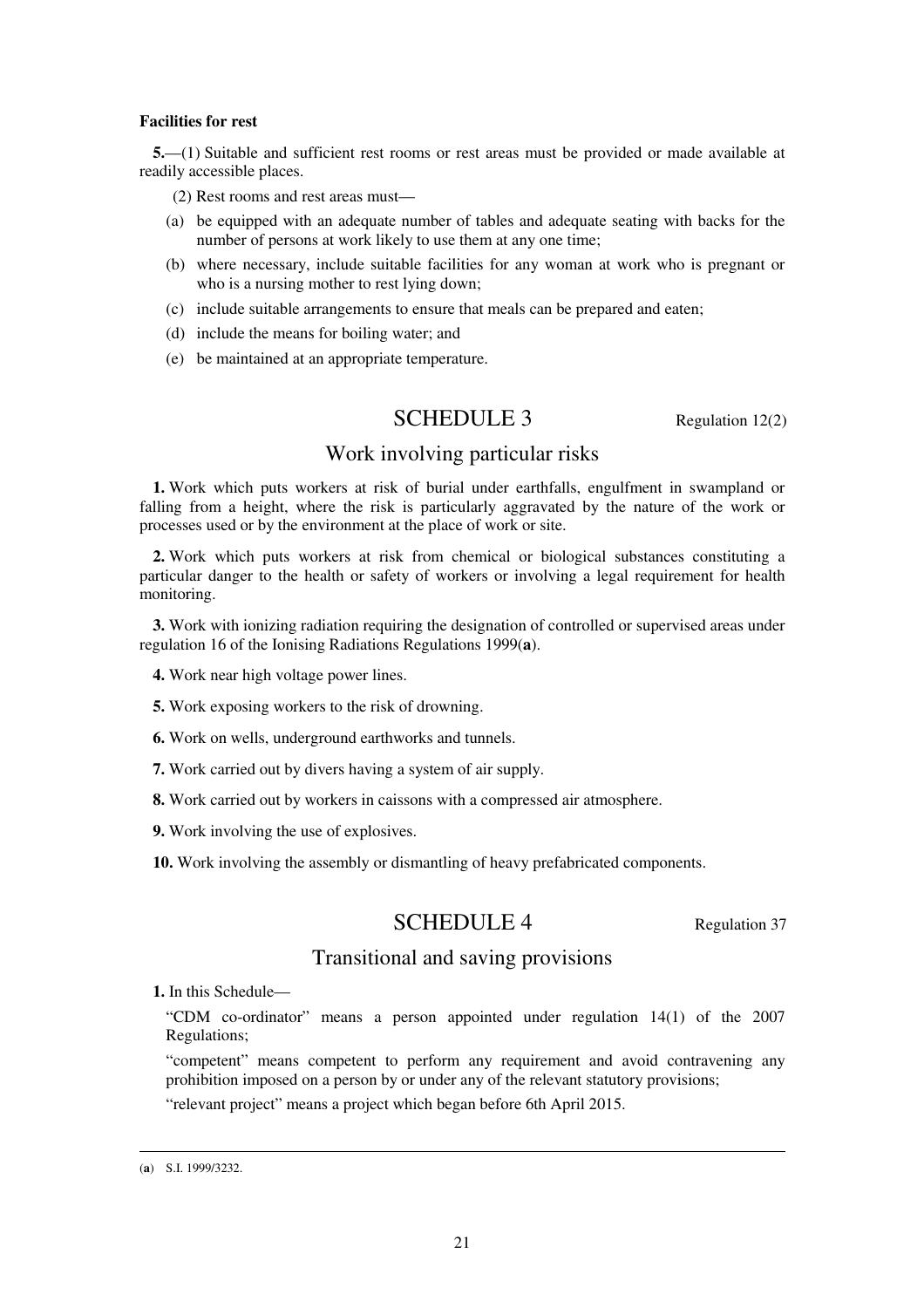**2.** These Regulations apply to a relevant project with the modifications specified in this Schedule.

#### **Projects with no existing CDM co-ordinator or principal contractor**

**3.**—(1) This paragraph modifies the application of these Regulations in relation to a relevant project where, immediately before 6th April 2015—

- (a) no CDM co-ordinator or principal contractor is appointed for the project under the 2007 Regulations;
- (b) there is more than one contractor, or it is reasonably foreseeable that more than one contractor will be working on the project; and
- (c) the construction phase has started.
- (2) Regulation 5 does not apply to the project.
- (3) The client may appoint in writing a designer as principal designer.

(4) The client must appoint in writing a contractor as principal contractor as soon as is practicable after 6th April 2015.

(5) The principal contractor must draw up a construction phase plan or make arrangements for a construction phase plan to be drawn up under regulation  $12(1)$  and  $(2)$  as soon as is practicable after 6th April 2015 and the requirement that the plan must be drawn up during the pre-construction phase and before setting up a construction site is disapplied.

(6) The client, other than a domestic client, must ensure that the principal contractor complies with sub-paragraph  $(5)$  and the client duty in regulation  $4(5)(a)$  is disapplied.

- (7) If the client does not appoint a principal designer, the principal contractor must—
- (a) prepare a health and safety file under regulation 12(5) as soon as is practicable after 6th April 2015 and the requirement for the file to be prepared during the pre-construction phase is disapplied; and
- (b) ensure that the health and safety file is reviewed, updated and revised from time to time under regulation 12(6).
- (8) If the client does not appoint a principal designer—
- (a) the references to the principal designer in regulations  $4(5)(b)$  and  $9(3)(b)$  are treated as references to the principal contractor;
- (b) the client duty in regulation  $4(6)(a)$  does not apply; and
- (c) the principal contractor duties in regulation 12(7) and 13(5) do not apply.

(9) Where a client, other than a domestic client, fails to appoint a principal contractor under sub-paragraph (4) the client must fulfil the duties of the principal contractor specified in these Regulations, as modified by this paragraph.

(10) Where the client is a domestic client—

- (a) regulation 7(2) does not apply; and
- (b) if the client fails to appoint a principal contractor under sub-paragraph (4) the principal contractor for the project is the contractor in control of the construction phase.

## **Projects with an existing CDM co-ordinator**

**4.**—(1) This paragraph and paragraphs 5 and 6 apply where, immediately before 6th April 2015, there is a CDM co-ordinator appointed for a relevant project.

(2) Where this paragraph applies, the appointment of the CDM co-ordinator continues to have effect for the purposes of these Regulations until a principal designer is appointed or the project comes to an end.

(3) The client must appoint in writing a principal designer for the project before 6th October 2015 unless the project comes to an end on or before that date.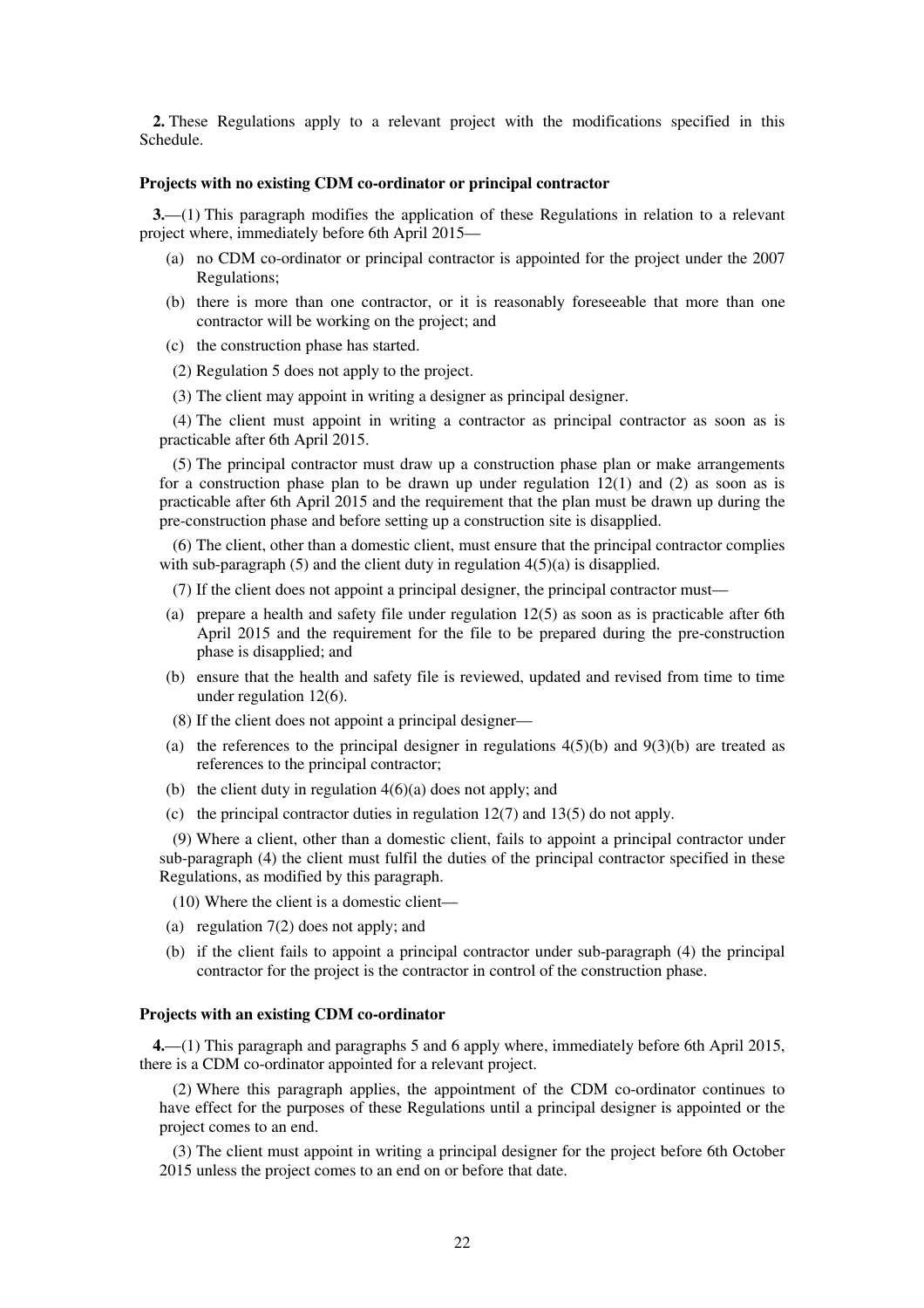(4) Where the appointment of a CDM co-ordinator continues to have effect under subparagraph (2)—

- (a) the CDM co-ordinator must comply with the duties in paragraph 5;
- (b) the duties in regulations  $9(3)(b)$  and  $12(7)$  to provide information to the principal designer are treated as duties to provide information to the CDM co-ordinator; and
- (c) the duty in regulation 13(5) to liaise with the principal designer is treated as a duty to liaise with the CDM co-ordinator.

#### **Duties of CDM co-ordinator during transitional period**

**5.**—(1) The CDM co-ordinator must—

- (a) cooperate with any other person working on or in relation to a project at the same or an adjoining construction site, to the extent necessary to enable any person with a duty or function under these Regulations to fulfil that duty or function;
- (b) where the CDM co-ordinator works under the control of another, report to that person anything they are aware of in relation to the project which is likely to endanger their own health or safety or that of others;
- (c) ensure that suitable arrangements are made and implemented for the coordination of health and safety measures during the planning and preparation for the construction phase, including facilitating—
	- (i) cooperation and coordination between all persons working on the pre-construction phase of the project; and
	- (ii) the application of the general principles of prevention;
- (d) liaise with the principal contractor over—
	- (i) the content of the health and safety file;
	- (ii) the information which the principal contractor needs to prepare the construction phase plan; and
	- (iii) any design development which may affect planning and management of the construction work;
- (e) where no or partial pre-construction information has been supplied to the CDM coordinator by the client under regulation 10 of the 2007 Regulations, assist the client to comply with regulation 4(4) of these Regulations;
- (f) unless the information has already been provided under regulation 20(2)(b) of the 2007 Regulations, provide any pre-construction information that is in the possession or control of the CDM co-ordinator, promptly and in a convenient form, to every designer and contractor appointed, or being considered for appointment, to the project;
- (g) take all reasonable steps to ensure that designers comply with their duties under regulation 9 of these Regulations;
- (h) take all reasonable steps to ensure cooperation between designers and the principal contractor during the construction phase in relation to any design or change to a design;
- (i) if a health and safety file has not been prepared under regulation  $20(2)(e)$  of the  $2007$ Regulations, prepare a health and safety file that complies with the requirements of regulation 12(5) of these Regulations;
- (j) review, update and revise the health and safety file from time to time to take account of the work and any changes that have occurred;
- (k) if the CDM co-ordinator's appointment continues to have effect immediately before the project ends, pass the health and safety file to the client at the end of the project;
- (l) if a principal designer is appointed, pass the health and safety file and all other relevant health and safety information in the CDM co-ordinator's possession to the principal designer, as soon as is practicable after the appointment.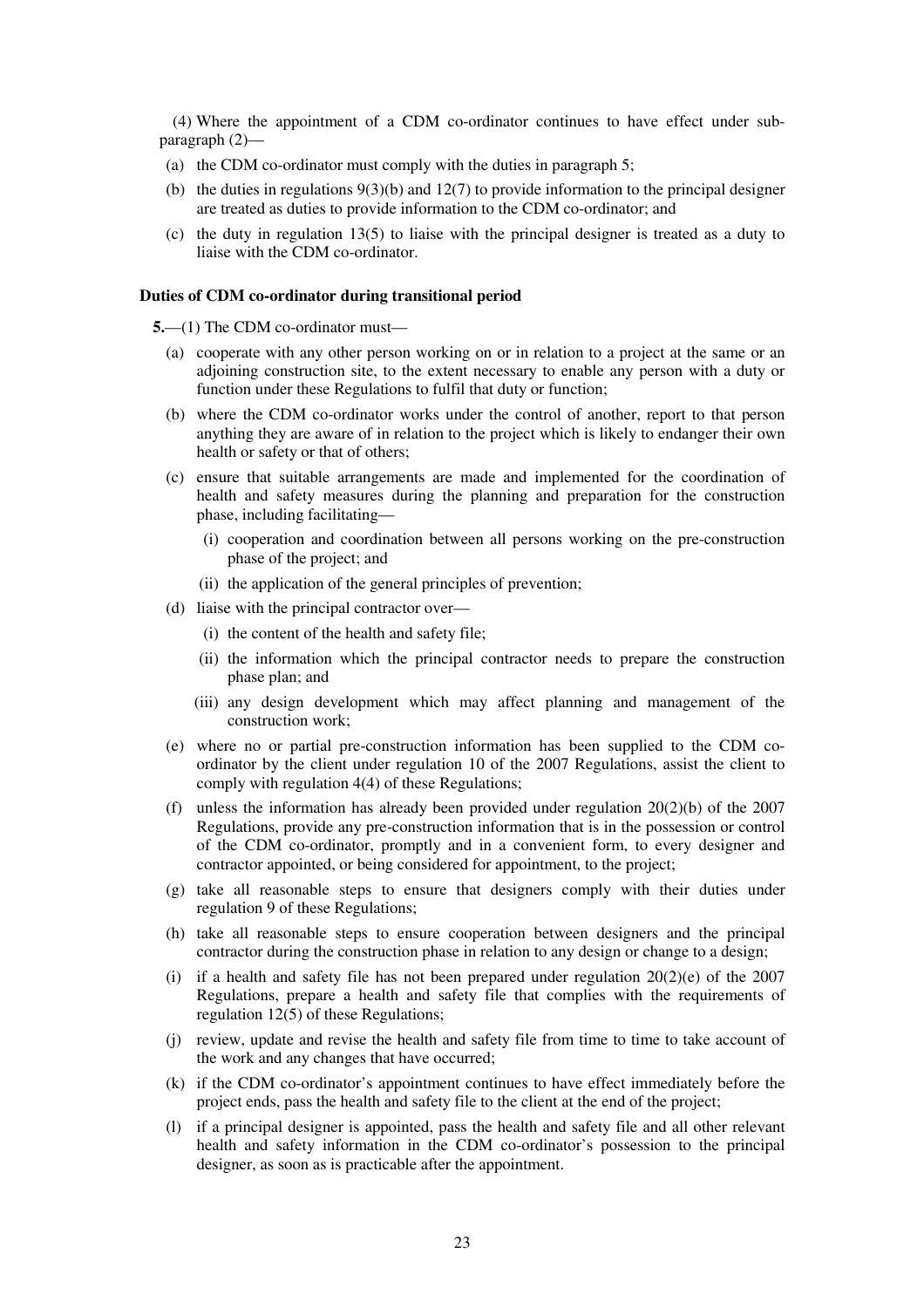(2) The CDM co-ordinator must not arrange for or instruct a worker to carry out or manage design or construction work unless the worker is competent or under the supervision of a competent person.

## **Duties disapplied pending appointment of principal designer**

**6.**—(1) The duties in regulation 5(1)(a) and (3) do not apply to a project referred to in paragraph 4(1).

(2) The following duties do not apply to a project referred to in paragraph 4(1) until the principal designer is appointed—

- (a) the duties in regulation  $4(5)(b)$  and  $(6)(a)$ ;
- (b) the duties of the principal designer in regulations  $11$  and  $12(3)$ ,  $(5)$ ,  $(6)$ ,  $(8)$  and  $(10)$ .

(3) If a client fails to make the appointment required by paragraph 4(3) the client must fulfil the duties of a principal designer in regulations 11 and 12 on and after 6th October 2015.

## **Projects with only one contractor**

**7.** Where a relevant project has only one contractor and the construction phase has started, the contractor must draw up a construction phase plan, or make arrangements for a construction phase plan to be drawn up, under regulation 15(5) and (6) as soon as is practicable after 6th April 2015 and the requirement that the plan must be drawn up prior to setting up a construction site is disapplied.

#### **Savings**

**8.**—(1) Where, immediately before 6th April 2015 there is a principal contractor appointed for a relevant project under regulation 14(2) of the 2007 Regulations, for the purposes of these Regulations that principal contractor is treated on and after 6th April 2015 as having been appointed under regulation 5(1)(b) of these Regulations.

(2) For the purposes of these Regulations, on and after 6th April 2015—

- (a) a health and safety file prepared for a relevant project under regulation  $20(2)(e)$  of the 2007 Regulations is treated as a health and safety file prepared under regulation 12(5) of these Regulations;
- (b) a construction phase plan drawn up for a relevant project under regulation 23 of the 2007 Regulations is treated as a construction phase plan drawn up under regulation 12(1) or 15(5) of these Regulations;
- (c) pre-construction information provided for a relevant project under regulation 10 of the 2007 Regulations is treated as pre-construction information provided under regulation 4(4) of these Regulations;
- (d) notice given for a relevant project under regulation 21 of the 2007 Regulations is treated as notice given under regulation 6 of these Regulations.

SCHEDULE 5 Regulation 38

## Amendments

| Description of instrument | Reference          | <b>Extent of amendment</b>    |
|---------------------------|--------------------|-------------------------------|
| Factories Act 1961        | 1961 c. $34^{(a)}$ | In section $176(1)$ in the    |
|                           |                    | definition of "building"      |
|                           |                    | operation" and "work of       |
|                           |                    | engineering construction" for |
|                           |                    | "2007 (S.I. 2007/320)"        |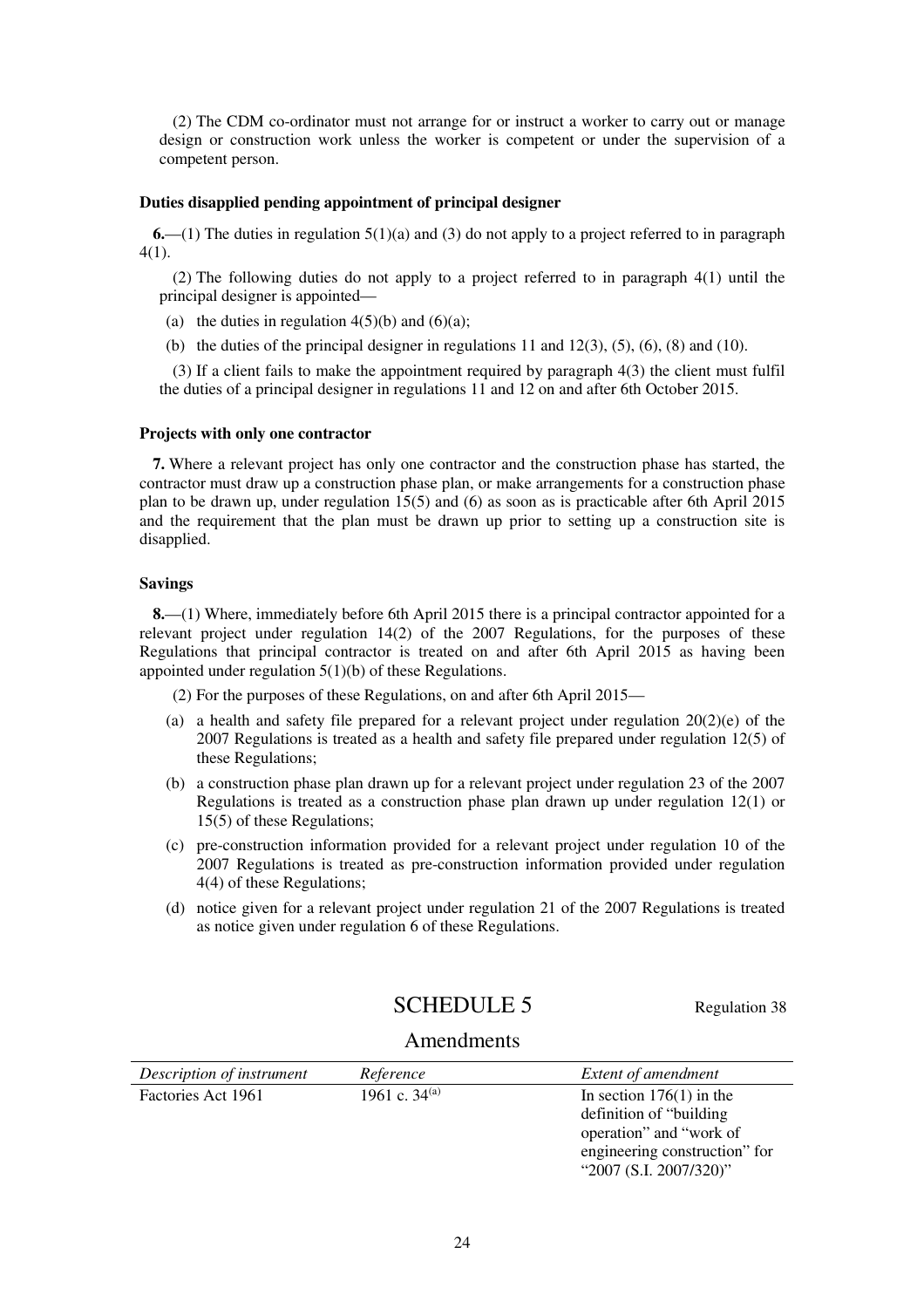|                                                                |                               | substitute "2015".                                                                                                     |
|----------------------------------------------------------------|-------------------------------|------------------------------------------------------------------------------------------------------------------------|
| Workplace (Health, Safety<br>and Welfare) Regulations<br>1992  | S.I. 1992/3004 <sup>(b)</sup> | In regulation $3(1)(b)$ for<br>"2007" substitute "2015".                                                               |
| Work in Compressed Air<br>Regulations 1996                     | S.I. 1996/1656 <sup>(c)</sup> | In regulation $2(1)$ in the<br>definition of "the 2007<br>Regulations" substitute "2015"<br>in both places it appears. |
|                                                                |                               | In regulation $3(1)$ for "2007"<br>substitute "2015" and for<br>" $2(3)$ " substitute " $6(1)$ ".                      |
|                                                                |                               | In regulation $5(3)$ for "2007"<br>substitute "2015".                                                                  |
|                                                                |                               | In regulation $13(2)(a)$ for "39,<br>40 and 44(3) of the 2007"<br>substitute "30, 31 and $35(3)$ of<br>the 2015".      |
|                                                                |                               | In regulation $13(2)(d)$ for<br>" $39(1)$ of the 2007" substitute<br>"30(1) of the 2015".                              |
|                                                                |                               | In regulation $14(1)$ for "41 of<br>the 2007" substitute "32 of the<br>2015".                                          |
| Railway Safety (Miscellaneous<br>Provisions) Regulations 1997  | S.I. 1997/553 <sup>(d)</sup>  | In regulation $2(1)$ in the<br>definition of "construction<br>work" for "2007" substitute<br>"2015".                   |
| Health and Safety (Enforcing<br>Authority) Regulations 1998    | S.I. 1998/494 <sup>(e)</sup>  | In regulation $2(1)$ in the<br>definition of "construction<br>work" and "contractor" for<br>"2007" substitute "2015".  |
|                                                                |                               | In regulation $2A(5)(a)$ for<br>"2007" substitute "2015".                                                              |
|                                                                |                               | In Schedule 2, paragraph<br>$4(a)(i)$ for "2(3)" substitute<br>" $6(1)$ " and for "2007"<br>substitute "2015".         |
| Provision and Use of Work<br><b>Equipment Regulations 1998</b> | S.I. $1998/2306^{(f)}$        | In regulation $6(5)(e)$ for "31(4)<br>or $32(2)$ " substitute "22(4) or<br>23(2)" and for "2007"<br>substitute "2015". |
| Gas Safety (Installation and<br>Use) Regulations 1998          | S.I. 1998/2451 $($ g)         | In regulation $2(4)(d)$ for<br>"2007" substitute "2015".                                                               |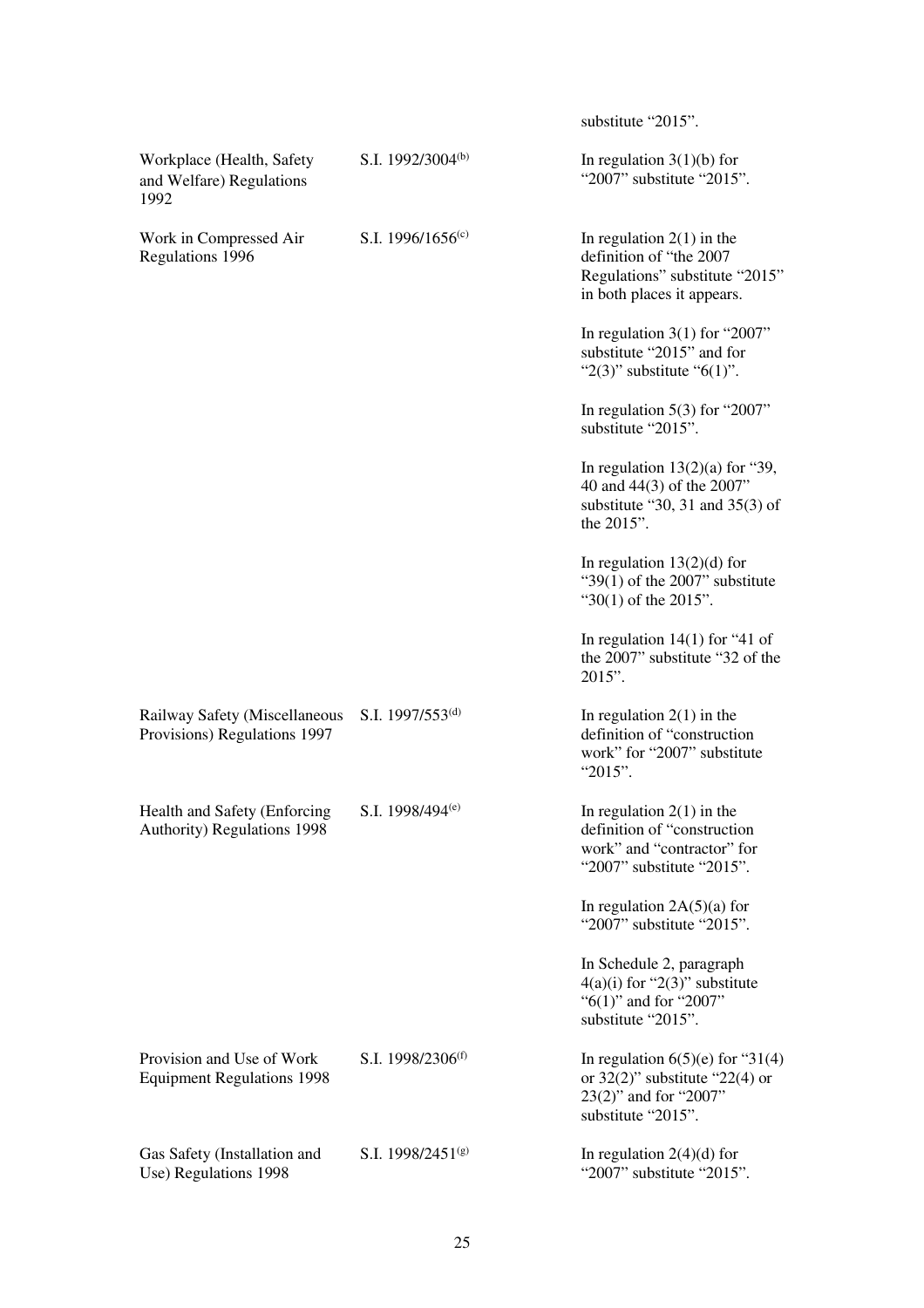| Work at Height Regulations<br>2005                                                                                 | S.I. $2005/735^{(h)}$  | In regulation $2(1)$ in the<br>definition of "construction"<br>work" for "2007" substitute<br>"2015".                              |
|--------------------------------------------------------------------------------------------------------------------|------------------------|------------------------------------------------------------------------------------------------------------------------------------|
| <b>Regulatory Reform (Fire</b><br>Safety) Order 2005*                                                              | S.I. $2005/1541^{(i)}$ | In article $25(2)(a)$ for "2007"<br>substitute "2015" and for<br>"46(1)" substitute "36".                                          |
| Health and Safety (Enforcing)<br>Authority for Railways and<br>other Guided Transport<br>Systems) Regulations 2006 | S.I. 2006/557 $(i)$    | In regulation $2(1)$ in the<br>definitions of "construction"<br>work" and "contractor" for<br>"2007" substitute "2015".            |
| <b>REACH</b> Enforcement<br>Regulations 2008*                                                                      | S.I. 2008/2852         | In paragraph $1(d)(i)(aa)$ of Part<br>3 of Schedule 3 for " $2(3)$ "<br>substitute " $6(1)$ " and for<br>"2007" substitute "2015". |
| Reporting of Injuries, Diseases S.I. 2013/1471<br>and Dangerous Occurrences<br>Regulations 2013                    |                        | In regulation $2(1)$ in the<br>definition of "construction<br>site" for "2007" substitute<br>"2015".                               |

(a) As amended by S.I. 1996/1592 and S.I. 2007/320.

 $^{(b)}$  As amended by S.I. 2007/320 and S.I. 2014/3248 (the latter coming into force on 6th April 2015).

 $(c)$  As amended by S.I. 2007/320.

 $^{(d)}$  As amended by S.I. 2007/320.

(e) As amended by S.I. 2007/320 and S.I. 2014/469.

 $(6)$  As amended by S.I. 2007/320.

 $(9)$  As amended by S.I. 2007/320.

 $(h)$  As amended by S.I. 2007/320.

 $^{(i)}$  Article 25(2) was inserted by Part 5 of Schedule 12 to the Energy Act 2013 (c.32).

(j) As amended by S.I. 2007/320 and S.I. 2008/2323.

### **EXPLANATORY NOTE**

*(This note is not part of the Regulations)* 

**1.** These Regulations revoke and re-enact, with modifications, the Construction (Design and Management) Regulations 2007 (S.I. 2007/320) (the "2007 Regulations"). They implement in Great Britain the requirements of Directive 92/57/EEC (OJ No L245, 26.8.92, p6) ("the Directive") on the implementation of minimum safety and health requirements at temporary or mobile construction sites (eighth individual Directive within the meaning of Article 16(1) of Directive 89/391/EEC), except certain technical requirements in the annexes to the Directive which are implemented by other health and safety regulations relating to specific hazards or circumstances. These include the Work at Height Regulations 2005 (S.I. 2005/735) and the Workplace (Health, Safety and Welfare) Regulations 1992 (S.I. 1992/3004).

**2.** Part 2 sets out the client duties under the Regulations. Part 3 provides for various health and safety duties and roles, namely general duties, the duties of the principal designer, principal contractor, designers and contractors. Part 4 provides the general requirements for all construction sites which remain largely unchanged from the 2007 Regulations. Part 5 sets out general provisions including the requirement for a review of the Regulations by the Secretary of State.

**3.** The main changes from the 2007 Regulations are—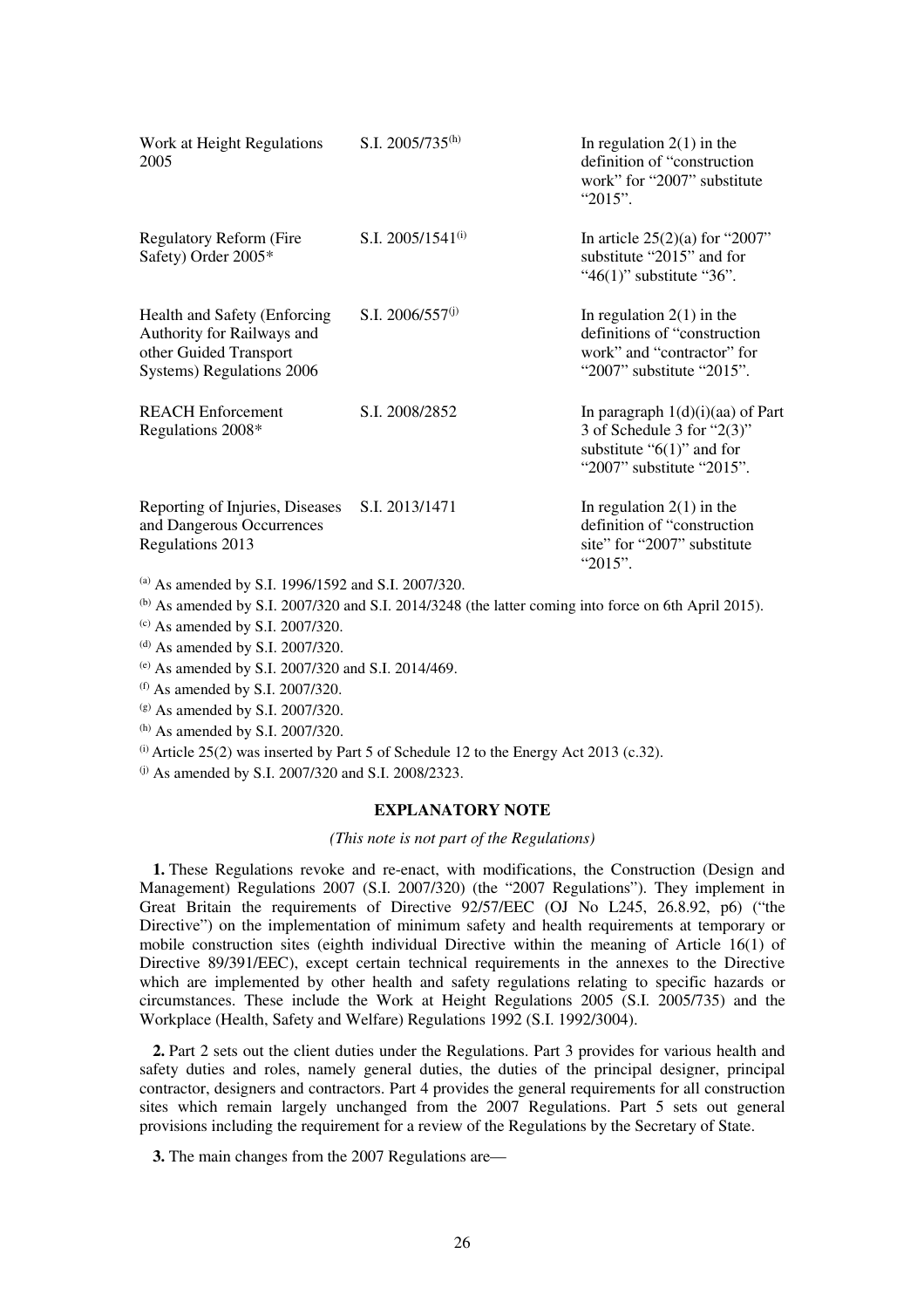- (a) These Regulations apply to all clients of construction projects, whether or not a person is acting in the course or furtherance of a business (regulation 2(1)).
- (b) Pre-construction archaeological investigations are not included within the scope of the definition of construction work (regulation 2(1)).
- (c) The role of CDM co-ordinator has been removed and various duties have been recast including client duties (regulation 4) and general duties (regulation 8).
- (d) A client is required to appoint a principal designer as well as a principal contractor in any project where there is, or it is reasonably foreseeable that there will be, more than one contractor working on the project (regulation 5). Under the 2007 Regulations appointments for similar roles were required for notifiable projects.
- (e) The duty to notify now lies with a client and the threshold for notification is raised (regulation 6).
- (f) If a client is a domestic client, most of their duties will be carried out by the contractor, principal contractor, or principal designer (regulation 7).
- (g) The duties of the principal designer are set out in regulations 11 and 12.
- (h) Modified duties of the principal contractor are set out in regulation 12 to 14.
- (i) Modified duties of contractors are set out in regulation 15.
- (j) Transitional provisions are set out in Schedule 4.
- (k) The Secretary of State will carry out a review of the Regulations under the provisions of regulation 39.

**4.** The key changed role in these Regulations from the 2007 Regulations is that of the principal designer. This role fulfils the function of a safety and health coordinator for the project preparation stage as required by article 3.1 of the Directive which was previously carried out by the role of CDM co-ordinator. The principal designer has a more central role in the project than that of a CDM co-ordinator as they must be a designer with control over the pre-construction phase of the project (regulation  $5(1)(a)$ ). The pre-construction phase includes all design and preparation work for the construction project (regulation 2(1)). The principal designer is required to coordinate all health and safety matters relating to the pre-construction phase alongside the overall planning, management and monitoring of the pre-construction phase of the project (regulation 11(1)).

**5.** Schedule 4 provides transitional provisions for existing projects. Where an existing project has a CDM co-ordinator, a principal designer must be appointed within six months of the date these Regulations come into force unless the project ends before that date (paragraph 4 of Schedule 4). During the interim period the existing CDM co-ordinator must fulfil the duties in paragraph 5 of Schedule 4.

**6.** The principal contractor role fulfils the role of safety and health coordinator for the project execution stage as required by article 3.1 of the Directive. The core duties of the principal contractor have only minor modifications from those imposed under the 2007 Regulations and a principal contractor who has been appointed to an existing project under the 2007 Regulations will be treated as if they had been appointed as a principal contractor under these Regulations (paragraph 8 of Schedule 4).

**7.** A full impact assessment of the effect that these Regulations will have on the costs of business has been prepared. A copy of this document and the transposition note in relation to the implementation of the Directive have been placed in the Library of each House of Parliament and are annexed to the Explanatory Memorandum which is available alongside these Regulations at www.legislation.gov.uk.

<sup>©</sup> Crown copyright 2015

Printed and published in the UK by The Stationery Office Limited under the authority and superintendence of Carol Tullo, Controller of Her Majesty's Stationery Office and Queen's Printer of Acts of Parliament.